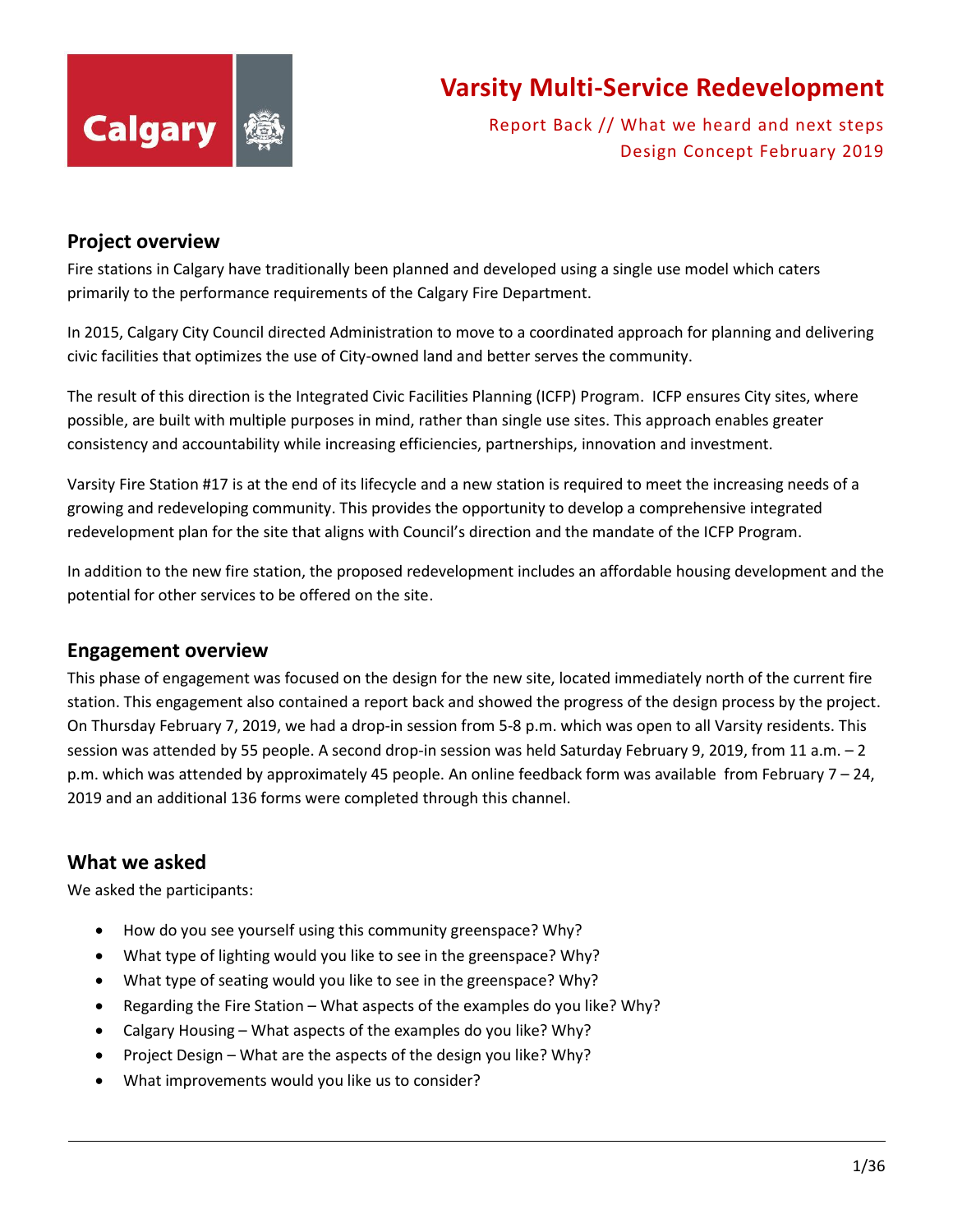

Report Back // What we heard and next steps Design Concept February 2019

#### **What we heard**

Feedback is based on both the in-person sessions and online feedback form on the design aspects. There are some high-level themes that came out of the discussions and comments related to the project design:

- The preference for the Fire Station is a brick/traditional exterior
- The greenspace is seen as a potential gathering space for contemplative and unstructured activities.
- Participants would prefer to see an integrated seating style used at the site.
- Generally participants want to see good design of the facility to mesh with the community

For a detailed summary of the input that was provided, please see the **Summary of Input section**.

For a verbatim listing of all the input that was provided, please see the [Verbatim Responses](#page-7-0) section.

#### **Next steps**

- All the comments received from the engagement sessions in February and from the online portal have been categorized and are being reviewed in detail.
- An application for land use re-designation and development permit of the site is expected to be submitted in Q2/2019
- <span id="page-1-0"></span>• Regular project updates will be made available on calgary.ca/varsity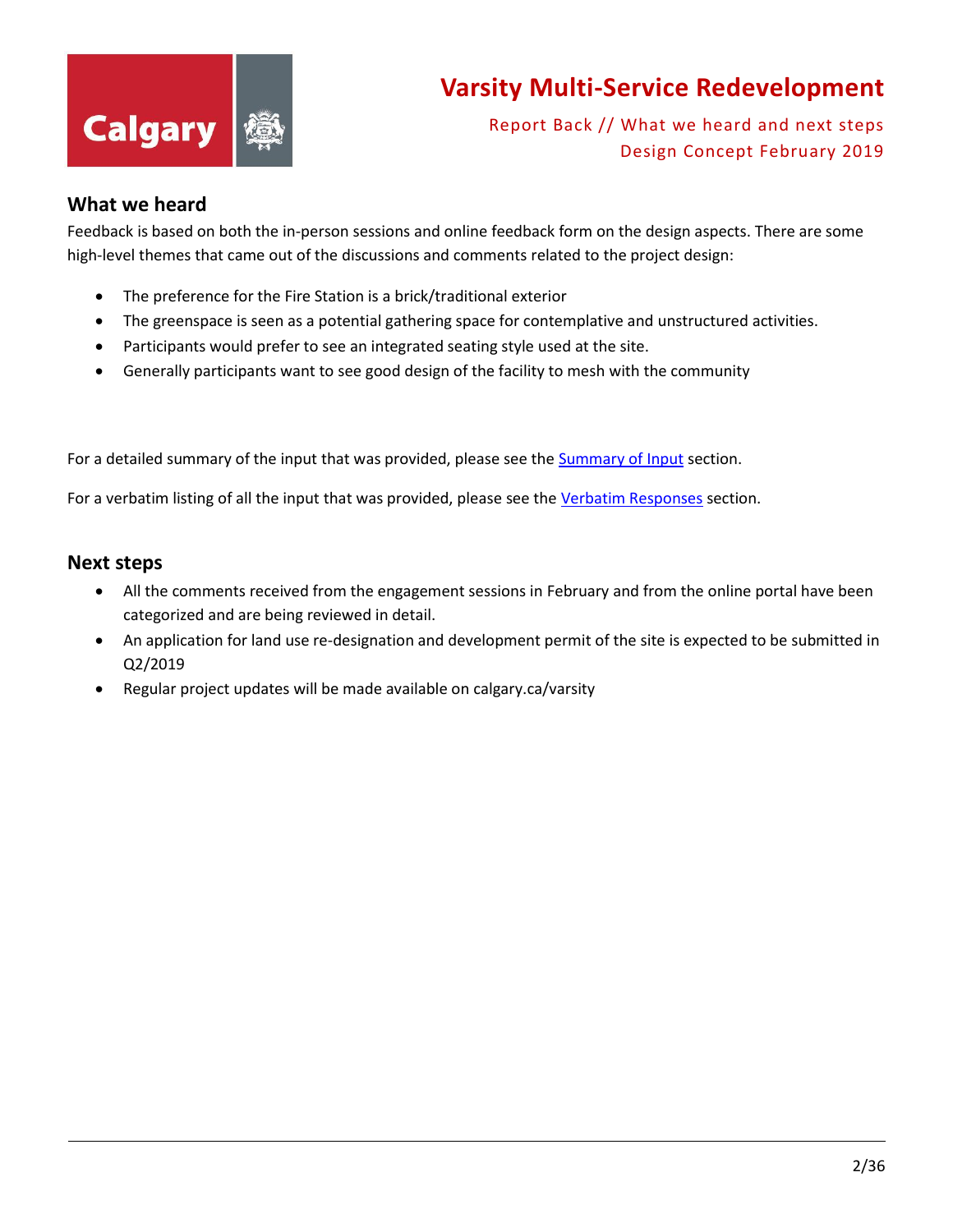

Report Back // What we heard and next steps Design Concept February 2019

#### **Summary of Input**

#### Phase II – Design Concept

This phase of the project was to gather feedback about the proposed design elements and to report on what work had been done to arrive at the design.

The feedback and high-level themes listed below came from two in-person sessions, emails to the project team and an online engagement tool. The in-person sessions were held on February 7 and February 9, 2019 and the online component was open from February 7 to 24, 2019. The verbatim comments are listed out after the theme pages(s). The following top themes and subthemes emerged from the data: This information is not statistically representative. These graphs are a snapshot of the over 400 pieces of feedback shared online and in person events. One comment could also be represented in numerous themes as well.

There are four high-level themes that came out of the discussions and comments. The first is related to the site itself, the second is around potential amenities or services, the third theme highlights traffic comments and the last theme includes more comments related to design elements along with other general comments regarding the project.

| <b>Project Design Aspects</b>                                                                                                                                                                                                            | Sample verbatim comments (comments listed below are as they were<br>received during the engagement)                                                                                                                                                                                                                                                                                                                                                                                                             |
|------------------------------------------------------------------------------------------------------------------------------------------------------------------------------------------------------------------------------------------|-----------------------------------------------------------------------------------------------------------------------------------------------------------------------------------------------------------------------------------------------------------------------------------------------------------------------------------------------------------------------------------------------------------------------------------------------------------------------------------------------------------------|
| There are three focus areas<br>for this theme: Fire Station<br>Design, Calgary Housing<br>design the overall project<br>design. Here, the focus is on<br>the facility envelope and the<br>overall design.                                | The brick faced examples are more in keeping with the<br>adjacent community and project a sense of permanence.<br>This is an established older neighbourhood. Even the most<br>modern condos that are being built two blocks to the west<br>aren't remotely as modern as these options. It will stick out<br>like a sore thumb. Not impressed.<br>I don't like the concept of mixed use for a fire station.<br>$\bullet$                                                                                        |
|                                                                                                                                                                                                                                          |                                                                                                                                                                                                                                                                                                                                                                                                                                                                                                                 |
| Greenspace                                                                                                                                                                                                                               | Sample verbatim comments                                                                                                                                                                                                                                                                                                                                                                                                                                                                                        |
| There are three main topic<br>areas: Greenspace Lighting,<br>Use and Seating. In these,<br>participants focused on more<br>ambient lighting, integrated<br>seating and the greenspace<br>to accommodate being a<br>gathering place while | Would love to see these facilities more than one purpose.<br>Would also love to see the firefighters out interacting with the<br>kids. After a fire on our street the firefighters had a water fight<br>with our kids and it was a highlight of their summer after a<br>negative experience with the fire.<br>community garden allocation would build connections for new<br>residents faster. Healthy and a great stress reliever<br>I think the flexible would require too much maintenance. The<br>$\bullet$ |
| incorporating both quiet<br>areas as well as play areas for                                                                                                                                                                              | social is too rigid particularly as sunlight, wind changes<br>throughout the day. The integrated would accommodate more                                                                                                                                                                                                                                                                                                                                                                                         |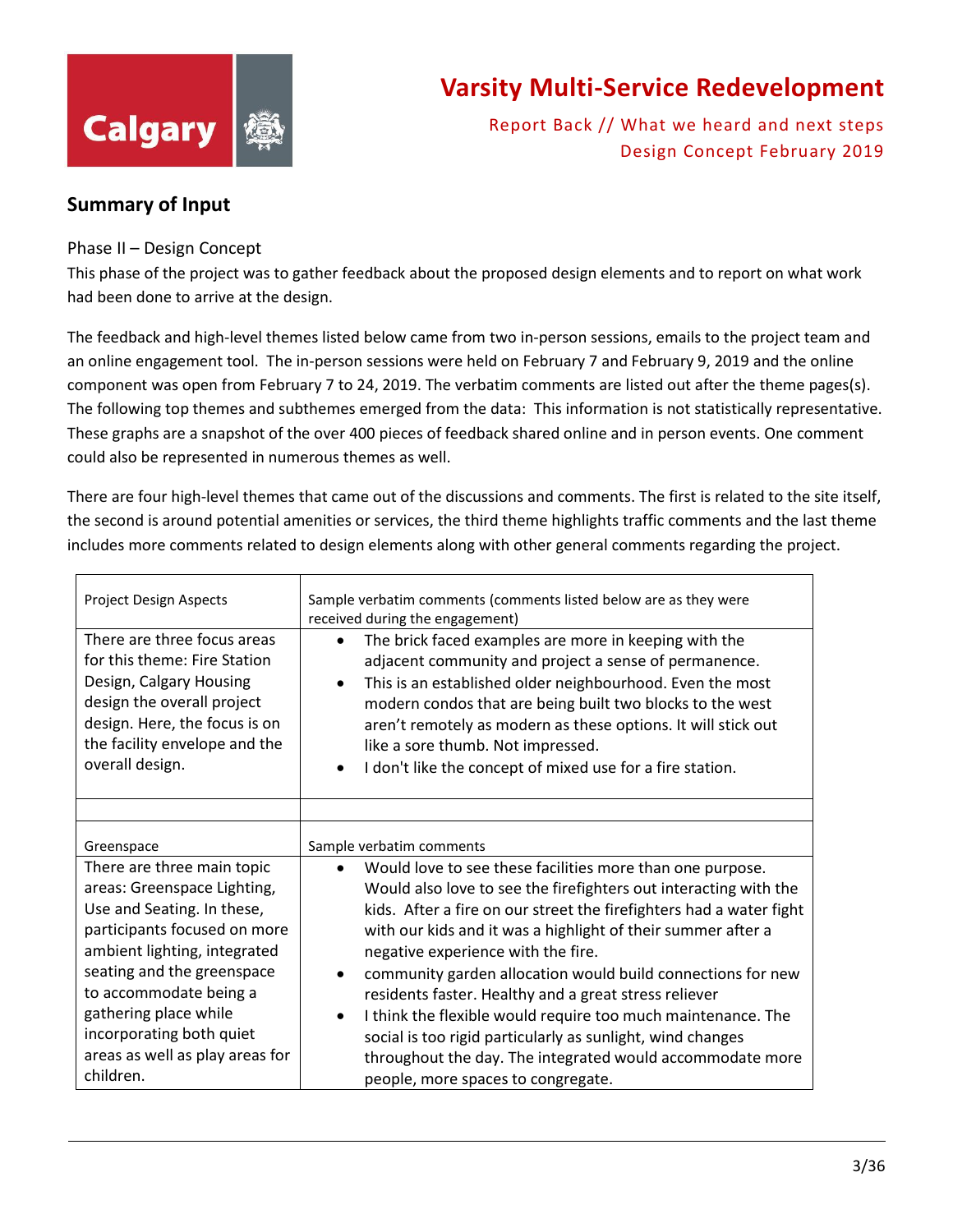

|                                                                                                                                                                                                                                                                       | We need to consider house around as well as nocturnal<br>$\bullet$<br>animals.                                                                                                                                                                                                                                                                                                                                                                                                                                                                                                                                |
|-----------------------------------------------------------------------------------------------------------------------------------------------------------------------------------------------------------------------------------------------------------------------|---------------------------------------------------------------------------------------------------------------------------------------------------------------------------------------------------------------------------------------------------------------------------------------------------------------------------------------------------------------------------------------------------------------------------------------------------------------------------------------------------------------------------------------------------------------------------------------------------------------|
| Additional improvements to<br>consider<br>There were a few suggestions<br>regarding additional<br>improvements. The top sub-<br>themes were related to the<br>site layout, traffic and the<br>remaining site the current<br>station is on.                            | Sample verbatim comments<br>Community garden?<br>$\bullet$<br>In creating housing reserve some that pensioners - regular<br>pensioners can afford<br>Make sure there are lots of trees to provide shade. Make sure<br>$\bullet$<br>the access to the station and waste drop off is convenient from<br>all directions. Make sure there is enough unrestricted parking<br>if someone wanted to come and spend time in the green<br>space/playground.<br>Any plan to erect sound barriers along 37th St, & 32nd ave<br>because of increase traffic?                                                              |
| Other comments and concerns                                                                                                                                                                                                                                           |                                                                                                                                                                                                                                                                                                                                                                                                                                                                                                                                                                                                               |
| This theme was generally for<br>comments not necessarily<br>related to the design<br>elements. The themes here<br>focus on: First, the location of<br>the proposed residential<br>units and their proximity to<br>schools. Thirdly, around<br>other general comments. | Sample verbatim comments<br>There are no schools within walking distance<br>$\bullet$<br>mixed income communities provide for staff for lower paid<br>jobs - retail, hospitality, child care, babysitting<br>Put both N & S Bike Lanes on the same side of the street<br>$\bullet$<br>(preferably the East side - This makes bike-lane plowing easier<br>and more cost effective.<br>32nd/37 st intersection look at a drop down barrier similar to<br>$\bullet$<br>16 ave/19 st NW Fire Stn exiting onto 16th ave instead of<br>potential traffic light. We don't need another traffic light onj<br>32nd ave |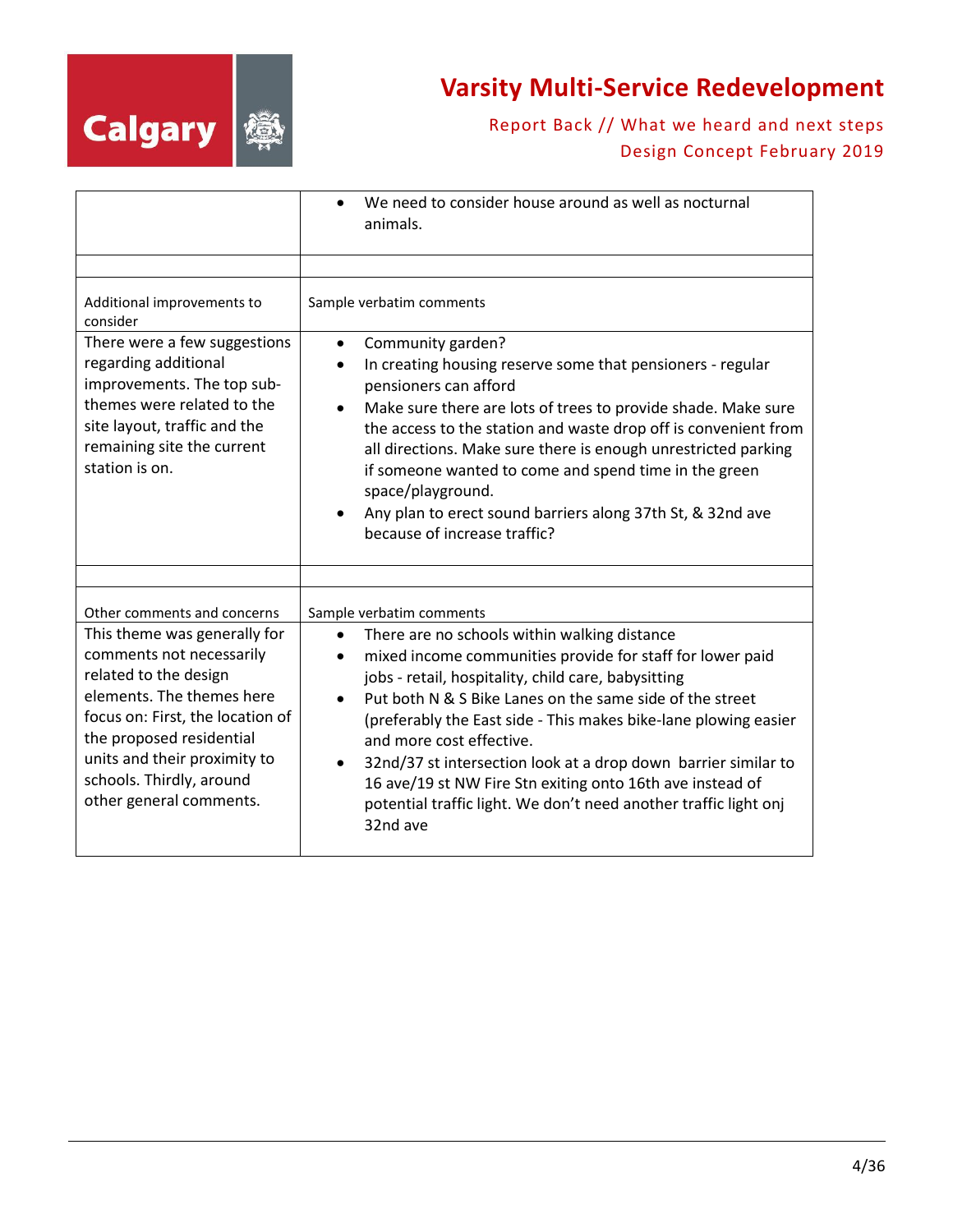

Report Back // What we heard and next steps Design Concept February 2019

#### **Summary of Online Survey**



Gather



Contemplative



Play

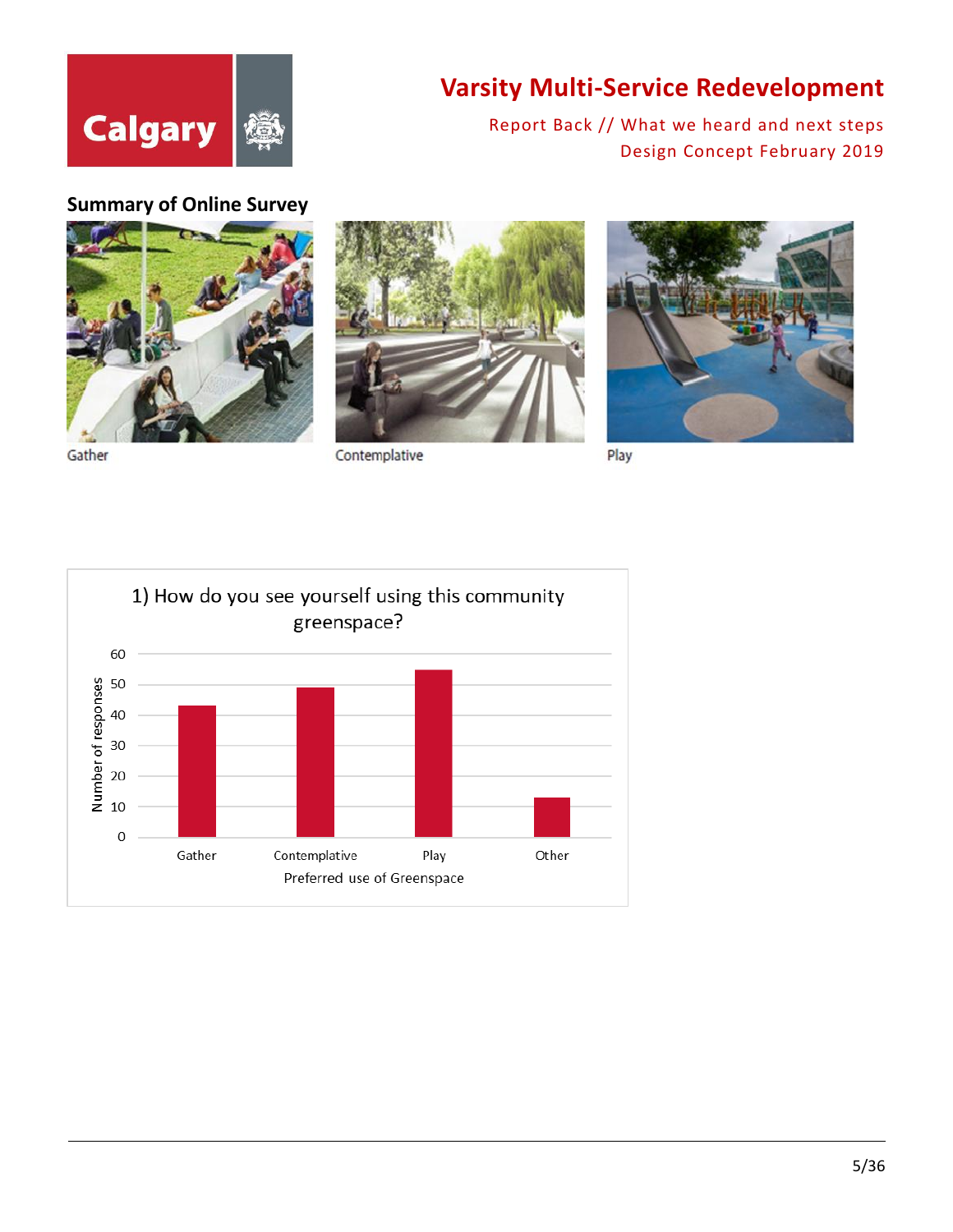



Social



Integrated



Flexible

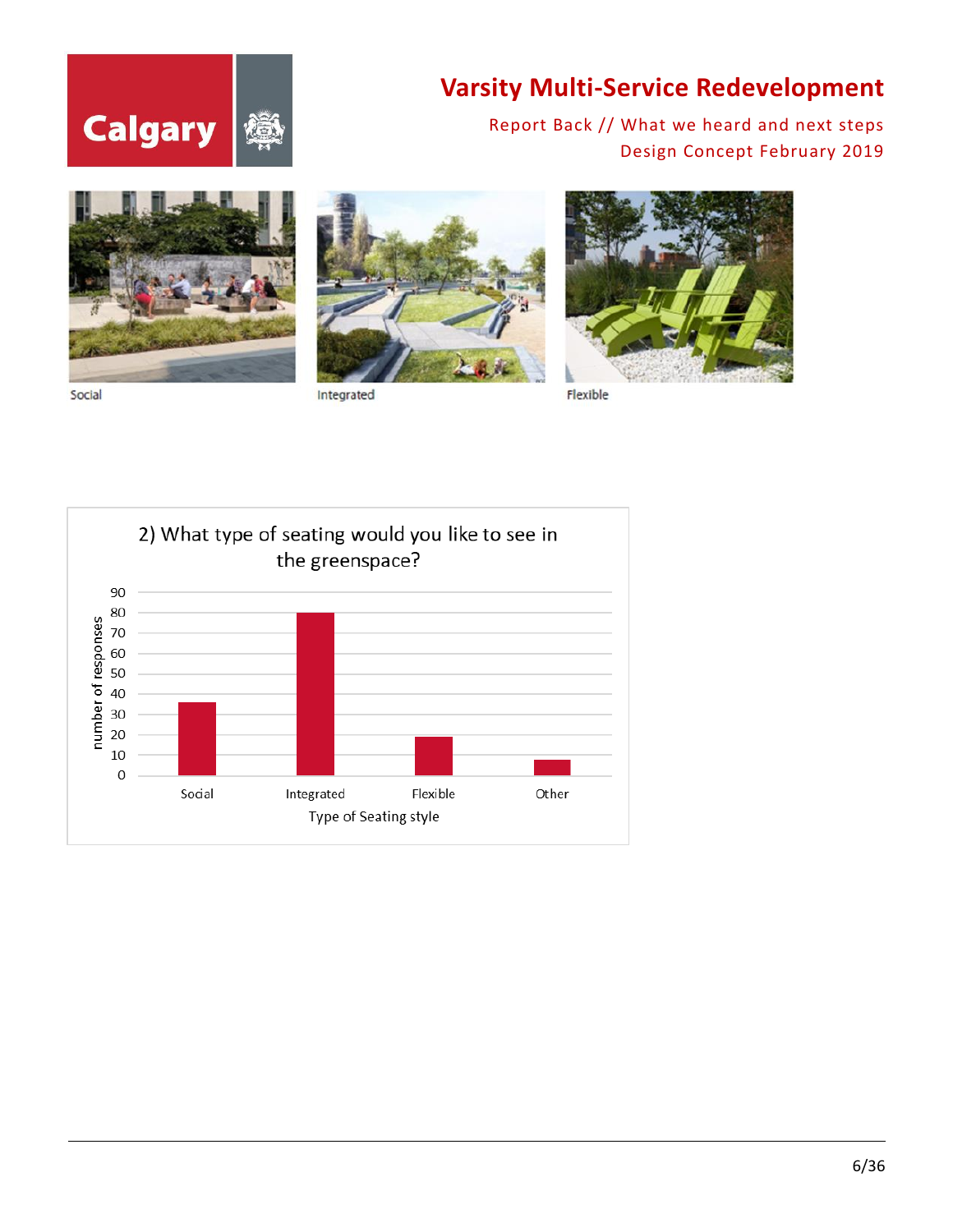





Poles



Ambient

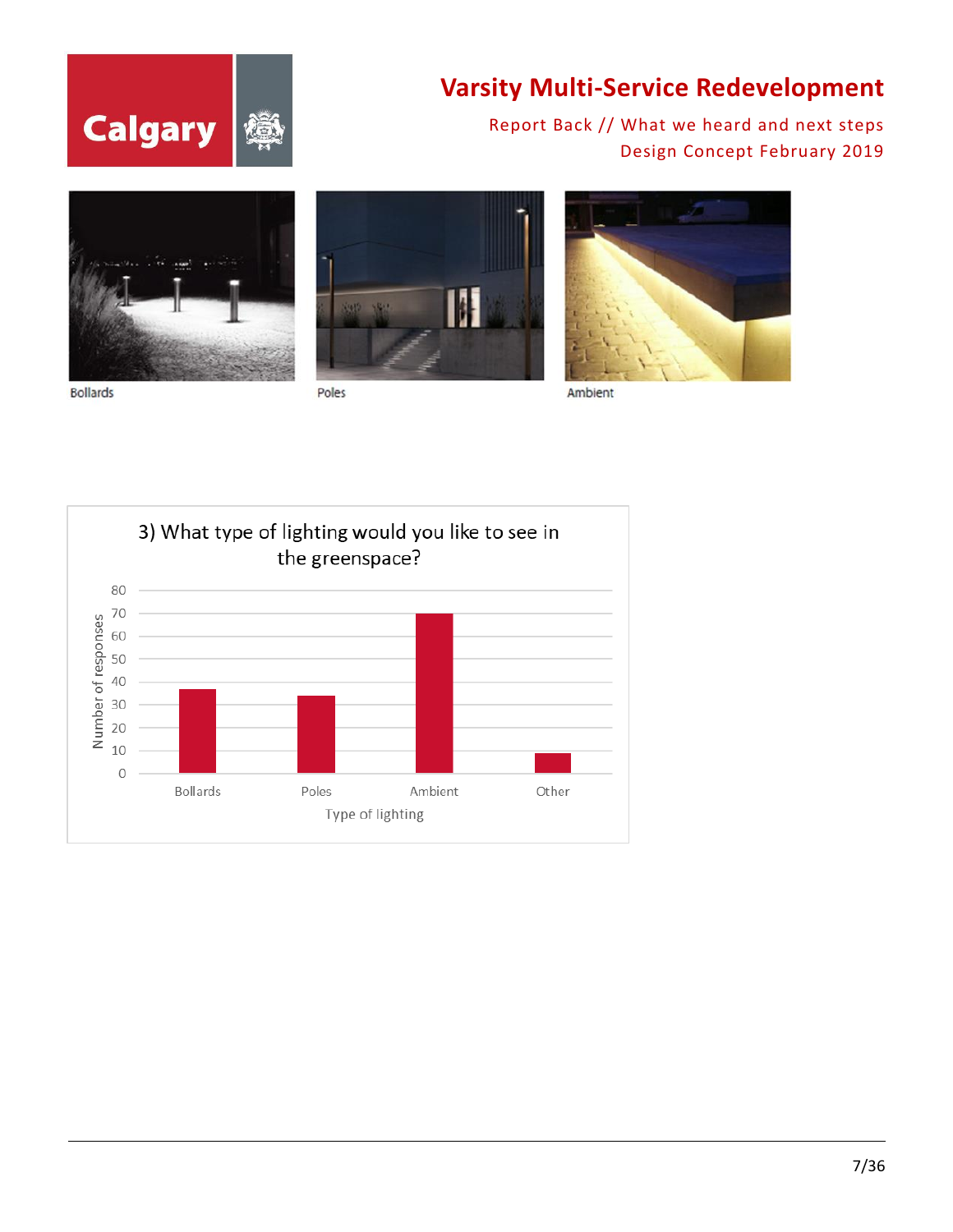

Report Back // What we heard and next steps Design Concept February 2019

#### <span id="page-7-0"></span>**Verbatim Comments**

These comments were collected at events held on February 7 and 9, comments sent by email to the project team as well as through the online engagement tool which was available from February 7 to 24, 2019. Some comments may have been redacted due to the clearly personally identifying nature and have been marked as such. The comments have been combined from all the events for this report. Please note, comments are written verbatim as how they were received.

#### In Person:

Fire Station - Tell us what you think – Aspects of Examples

- The brick is more earthy and warm. Ultra modern works better in a younger, newer community, not adjacent to Varsity
- Brick to match architecture with housing unit
- More unified feel
- Brick tile exterior, but doesn't have to be all brick
- Brick to match the neighbourhood
- Modern, Glass and wood and stone
- We want glass doors so we can see the fire trucks
- Brick, more traditional
- Warm, natural works with Varsity
- Nothing Modern
- traditional fire hall look of red brick please!
- like lower right and upper right
- brick is nice
- traditional brick façade please. More glass panels or strips (insulated of course) solar panels for power generation
- some brick for tradition, mixed with windows to see inside
- make it welcoming for people to drop in (kids/interesting)
- like the glass doors
- like the idea of windows on the firetruck bays
- I prefer the 'brick' example (ctr top) why? It fits in with the other architecture of most other buildings in research park
- traditional brick, brown wood
- Modern windows
- No really large sign or numbers
- coordinated exterior for both housing and the firestation
- avoid modern cubic design as it clashes with the more earthy feel of the adjacent community.
- have it blend with the natural surroundings top R hand corner best option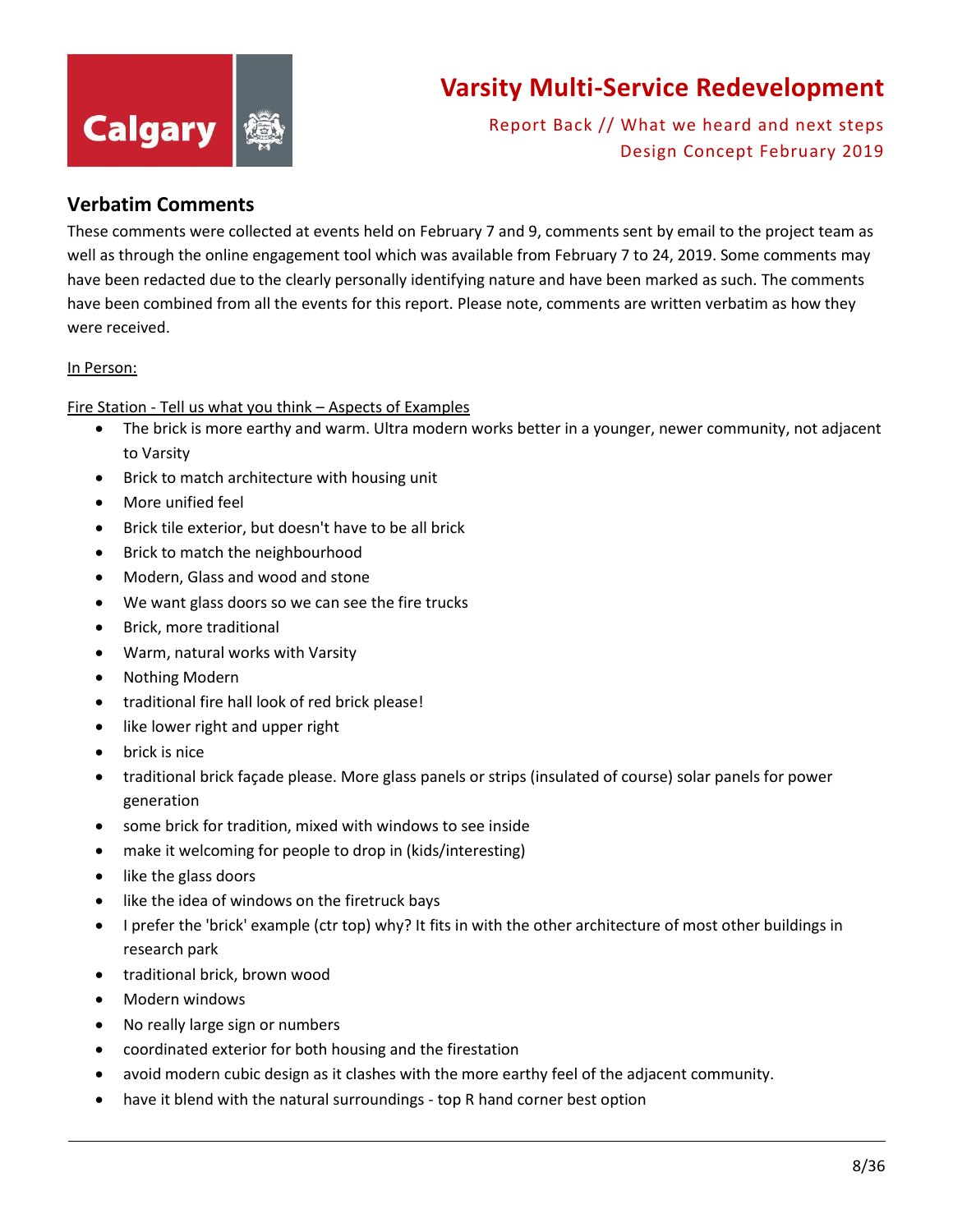

Report Back // What we heard and next steps Design Concept February 2019

- like the modern with wooden elements
- public interest for accessible units more than 20%
- will there be visitor parking? What is the future plan for parking on 37th St?
- the centre image is classy and subdued
- move it back to where the 'fed bunker' is then you can go higher better use of space
- no stucco
- durable materials that age well
- adequate open and large windows
- four stories is to high for residences and light
- left bottom row, right top row
- natural colours, brick, architecturally interesting
- glass and steel is a bit cold, but adding wood may help
- more natural design to fit parks and residential area
- the U of C has the modern style done well
- warm colours
- low maintenance siding, no brick
- looking at other houses built in this area talk with the university
- best view from houses across the street

#### Project Design – Tell us what you think – Aspects of Design

- Solar panels on the roof
- I like it, add a couple more stories, we need more density
- make energy efficient
- plan for the inevitable informal walkway over to 36th St
- You've done a great job. Looks good. Great addition for communities
- appreciate how you have integrated feedback from prior session into plan/design
- thoughtful design, could even add more density
- good that housing is in one building (vs a bunch squashed in at new university district)
- Placement of building/residential is important for mental health really liked the design because of east/west exposure to light
- Nice location for affordable housing. Hopefully more families will move in and fill up the schools
- If 7 stories then set back housing tower to eliminate any shadow impact on varisty residential
- Too tall
- make the units accessible eg. Wide doorways, roll in showers
- what will happen to existing fire hall land? That decision should be incorporated into and with present proposal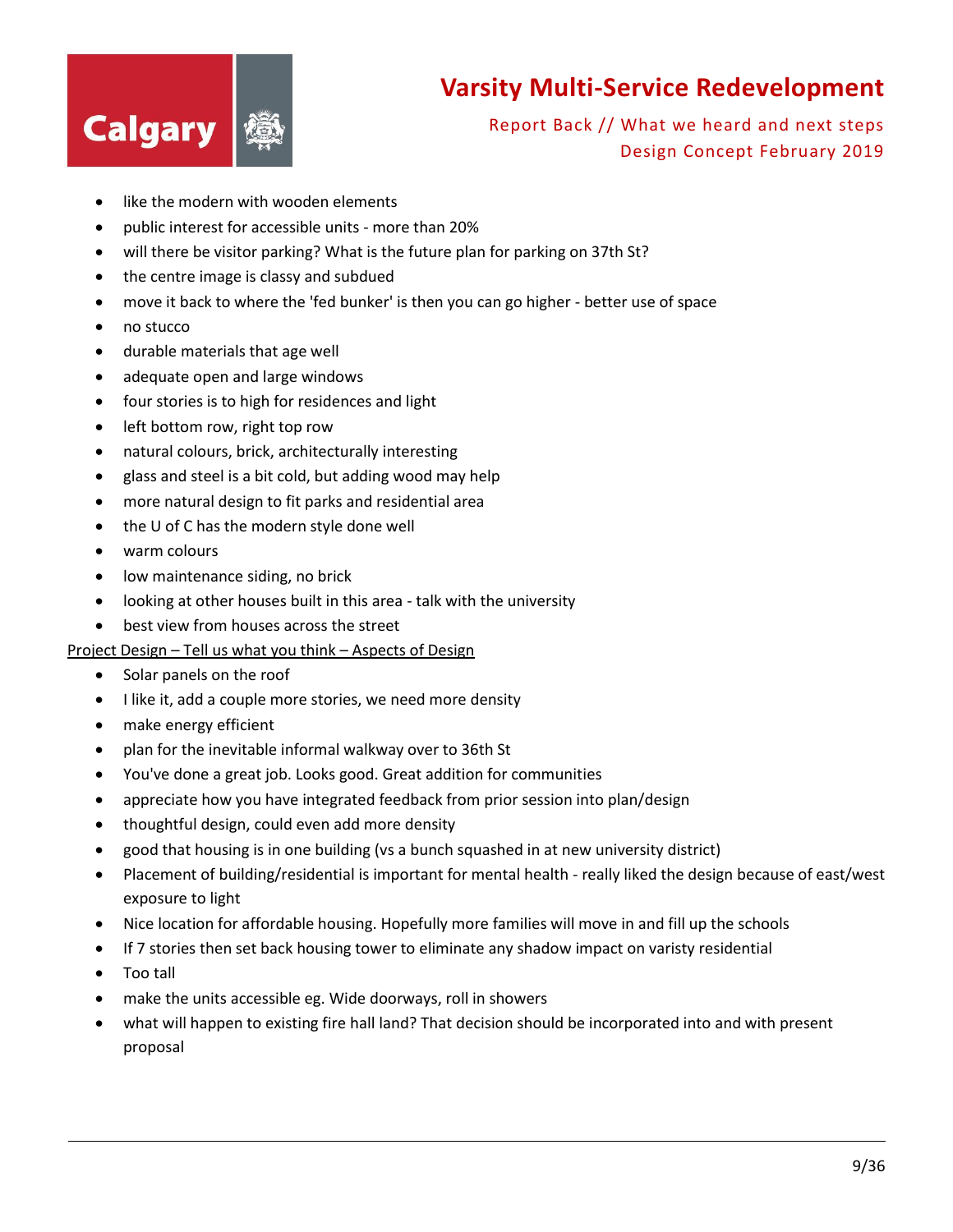

Report Back // What we heard and next steps Design Concept February 2019

Community Greenspace:

Greenspace Use:

- Skating rink
- outdoor park (fire themed)
- Splash park
- Soccer field
- playground with slides and roller slide
- naturalization area like at the schools
- playground made out of wood (natural elements) like confed park
- elements of community garden to allow them to grow food
- community garden allocation would build connections for new residents faster. Healthy and a great stress reliever
- pet areas
- pet friendly area to walk dogs
- sitting area
- if I lived here a playground w/grand kids
- reading and picnic area
- make playground accessible
- all of the above
- incorporate a fire truck themed playground

#### Greenspace Seating:

- integrated, immoveable seating
- tidy
- multiuse
- important to maintain earthy, natural, nourishing, grounded enviroment of Varsity
- chairs or benches with back located in shade
- integrated or social
- flexible
- please keep the duck park and pond just down 37th St northbound intact.
- seating for the elderly as well
- integrated
- multiuse
- integrated looks more accessible and more use
- picnic tables, BBQ
- integrated favorite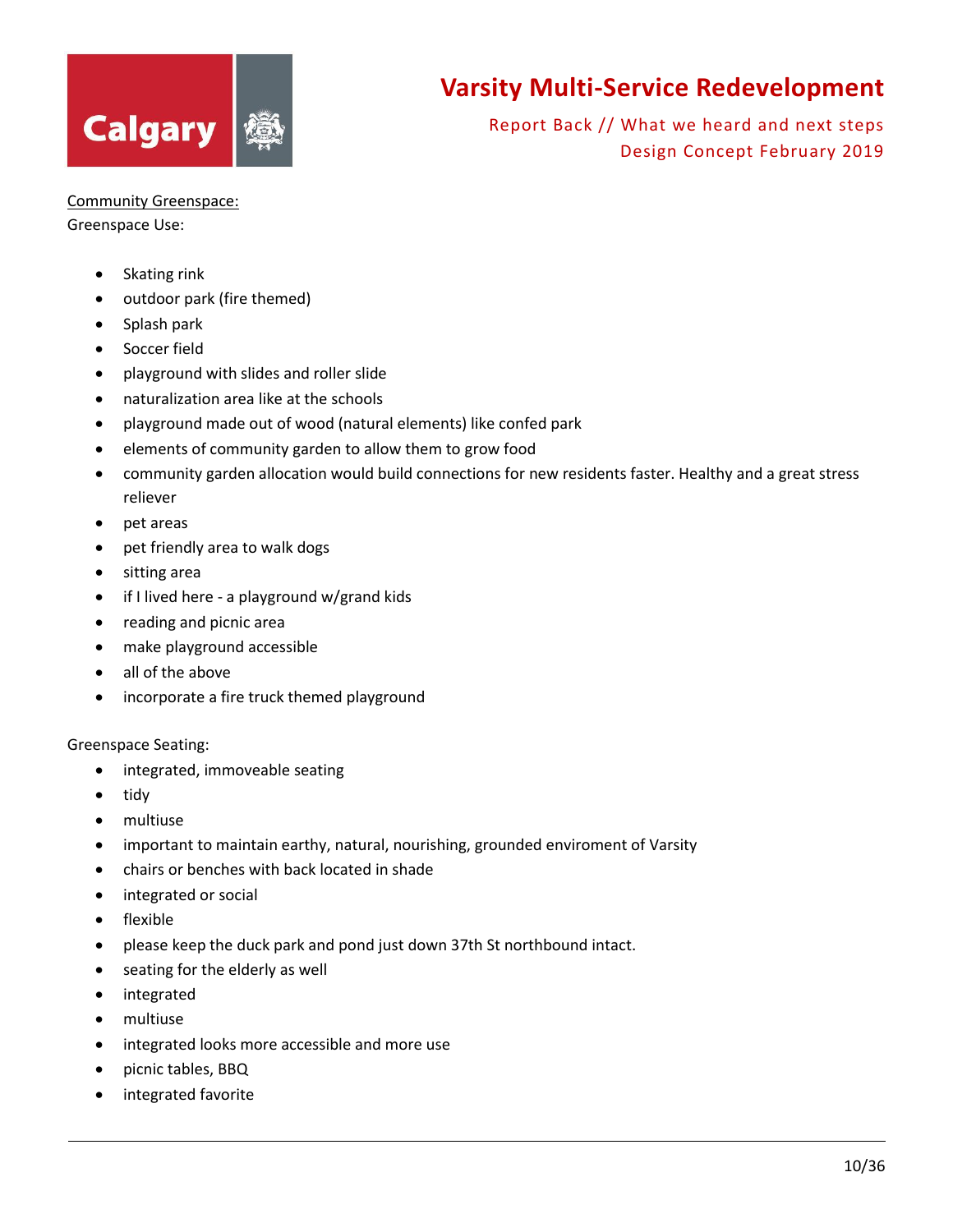

Report Back // What we heard and next steps Design Concept February 2019

- flexible is my least favorite
- integrated
- flexible would be stolen
- need storage in the winter and refinishing
- combine integrated and flexible
- area suitable to eat lunch outside
- like a greenspace for dogs
- water park for kids
- lots of shrubs, plants and colour

#### Greenspace Lighting:

- the greenspace will likely be sold for commercial, so this may be misleading
- ambient
- ambient only
- ambient because less light pollution
- lots of light for safety, already seeing more activity with LRT extension
- sleep deterrent benches
- well lit for safety and line of sight

#### Project Design – Calgary Housing:

- What are the bedroom sizes for affordable housing units?
- allow some elements of individualization for each unit. Could simply be a simple gesture like door colour
- information on CMHC's housing standards how many people will be housed
- brick, upper right
- lots of trees
- shrubs, trees
- prefer integrated deck
- contemporary exterior
- no top level, like bottom row
- grass, less concrete outside building
- warm materials
- brick or woodlike
- not really modern, not industrial, not white
- balconies can get really messy
- like balconies, not too institutional
- red brick is fine as long as the windows are not too small
- balconies are nice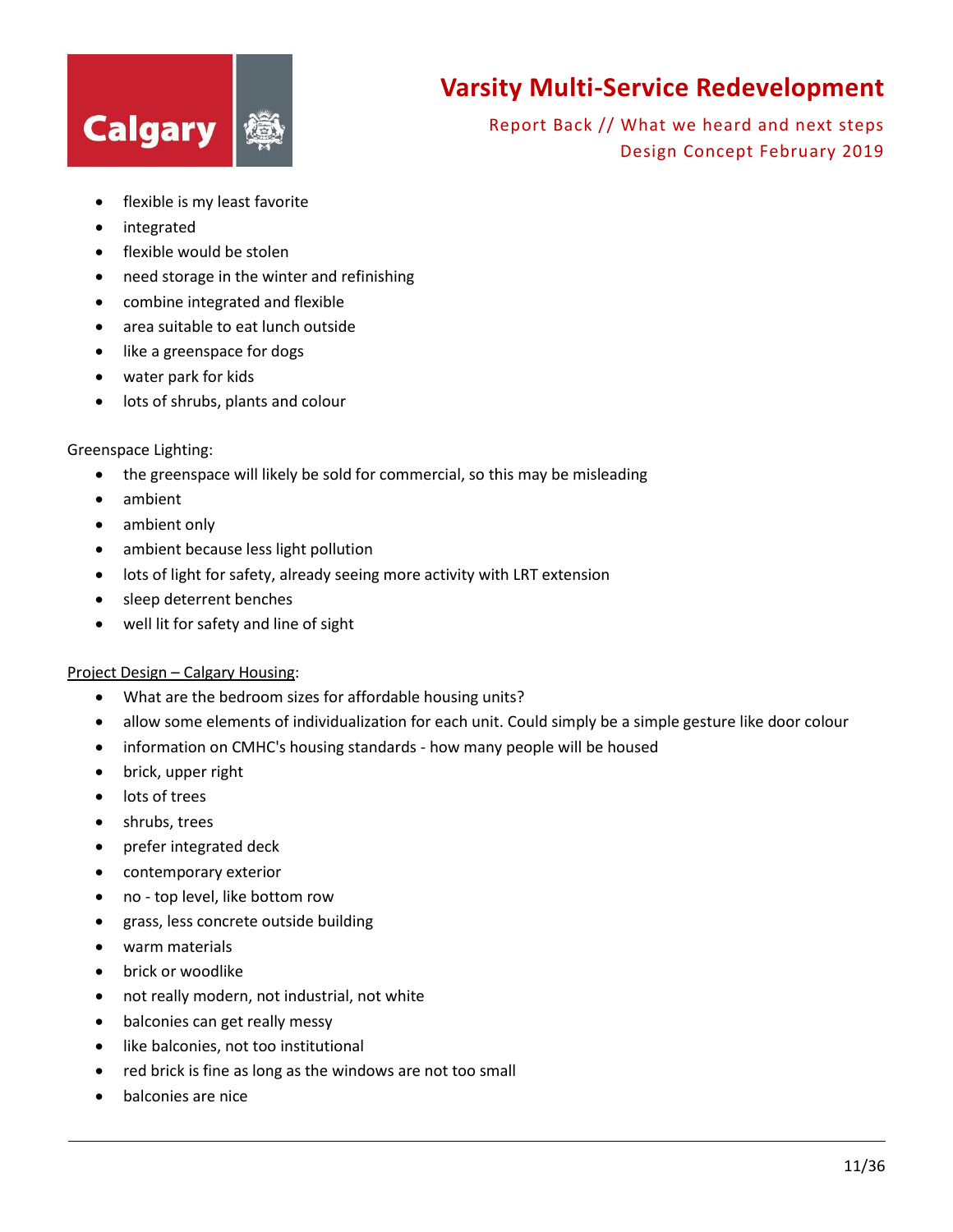

Report Back // What we heard and next steps Design Concept February 2019

- grey brick would look like a prison
- like them all except top centre
- like mixed windows and materials
- no white exterior or dark brown
- the height of the housing needs to be lower
- the balconies need to be eliminated as the project is very close to the houses

#### What we heard:

- Potential Amenities & Services:
- Regarding the housing units: avoid laundry facility on basement floor only, especially if the is no elevator in the building It's really hard on arthritic knees and feet Please build elevator. T. You.
- Privacy issue for homes across the street
- No sensitivity to single family homes right across the street. TOO HIGH!
- Any loss of light is unacceptable
- The shadow study does show a negative impact
- Bldg too tall destroys site lines and overshadows
- We were told 4-6 storeys max Why the increase?
- Please no Higher than 3-4 stories Thx
- 5 to 7 stories is too high. I agree with comments already shared re ongoing develop. In our area significant, negative impact on our community. Avoid dark colours in design as dark colours have a negative impact on the mind and contribute to the depression factor. Avoid current architectural Calgary-style designs try to add a European touch.
- Please no higher than 4 stories maximum
- The height would best be kept to the same height as the Univ'y Res'ch Building. (3-4 stories) that are adjacent to this project and on the same parcel of land,
- With the recent ongoing development an Shaganappi & 32 ave, there has already been significant impact on Varisty residents. Additional housing and another tower will continue to have an increasing and significant impact.
- 7 stories is fine. We need density.
- 7 stories is a tower.

#### Renovate:

- This needs to be proven Numbers?
- What are the numbers so that we can judge if this is accurate or just cooked up numbers to force a case?
- Property Values:
- However property values WILL be severely affected by the firetrucks facing houses.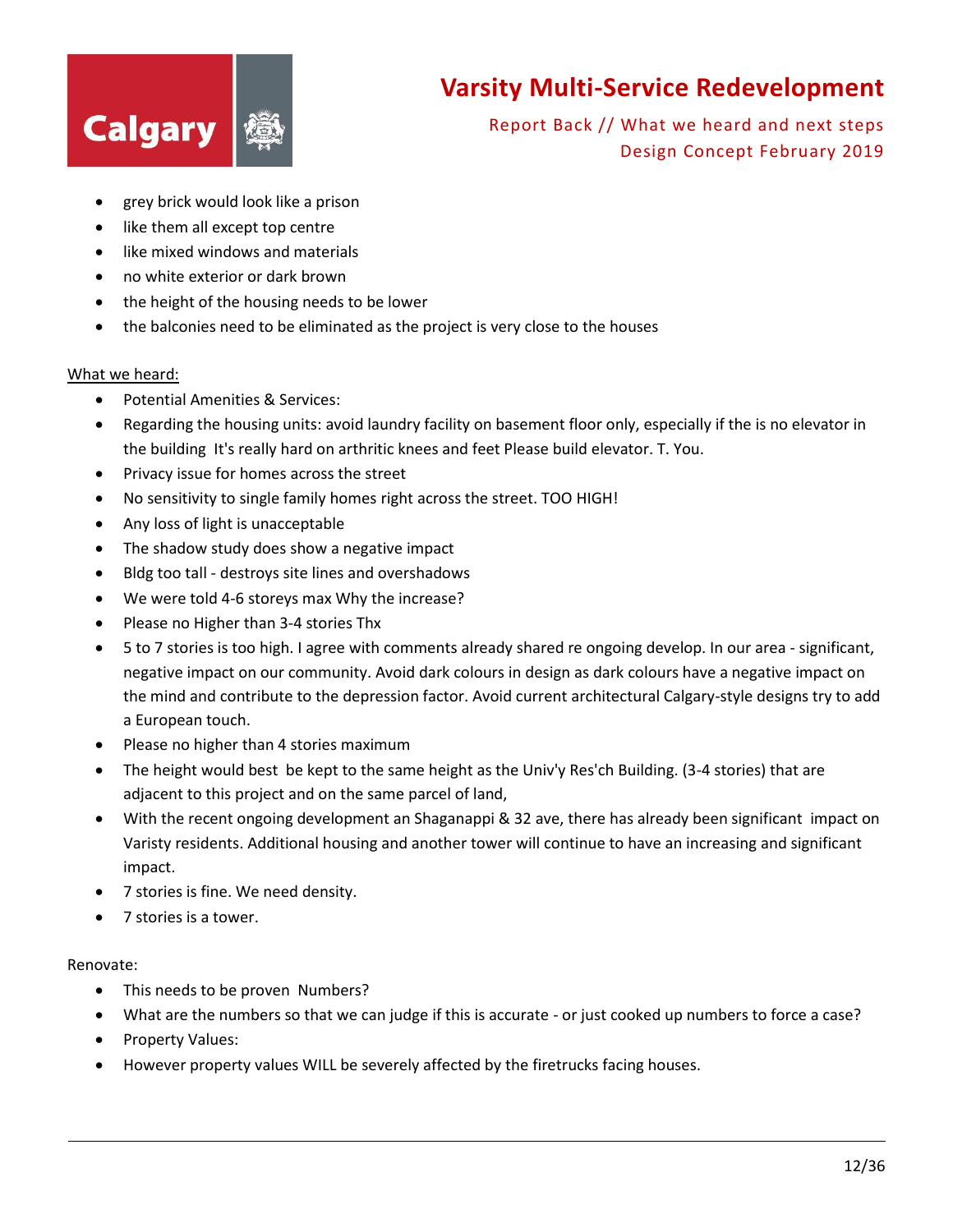

Report Back // What we heard and next steps Design Concept February 2019

- Property Values will be depressed by the fire trucks exiting onto 37 Street. I have heard estimates of 20 30 %.
- Of course property values will go down.
- They will be affected by increased noise and significantly
- Mixing density projects that have no ownership will cause property values to go down.
- Household Hazardous Waste Material:
- Thank you! This is a well used and need service (Hazzard goods drop off)
- Please consider expanding the service and have clear list of acceptable materials Thx
- Security looking/monitoring the HHW Shed. Particular concern for children getting into the space & using/playing with items in the shed.

#### Daycare:

- Will there be a daycare?
- Consider playground on 2nd/Upper level for residents: secure space.
- Daycare is not appropriate to the site. (EMS-FIRE) NOISE & SAFETY ISSUES & TRAFFIC INCREASE
- this project definitely needs daycare facility
- Please consider a learning centre or library for studies & work
- Don't put a daycare with a firehall silly! All the noise from the engines will upset children, children could be running around when fire engines getting in the way. How about a senior's centre or a library, Too much traffic in front of halls could cause delays for fire engines,
- Pet friendly accommodations please! Thank you

Project Site – Fire Station Access:

- Speed bumps along 37th / crosswalk for pedestrians
- Fire truck access should use off of 32nd st
- This is a terrible imposition on the neighbours right across 37th Street living in a low den residential area. A less abrupt transition would be more reasonable and fair to citizens.
- 32 Street is far superior
- It seems based on the City's conveniences only which is a huge concern for homeowners
- Fire Station exit from 32 ave or 36th str off the existing loop
- Fire trucks already use 37th st and it has limited impact on noise/traffic
- Moved the exit to 32nd
- Traffic lights will be needed as there are school bus stops a 37th str
- Fire trucks accelerating on 37th in front of homes at any hour of the night is unacceptable. Why move this to a residential road?
- Exit for Fire/EMS must be off 32nd or onto 36 st. 37th St has a playground @ 40th Ave and is a designated bike route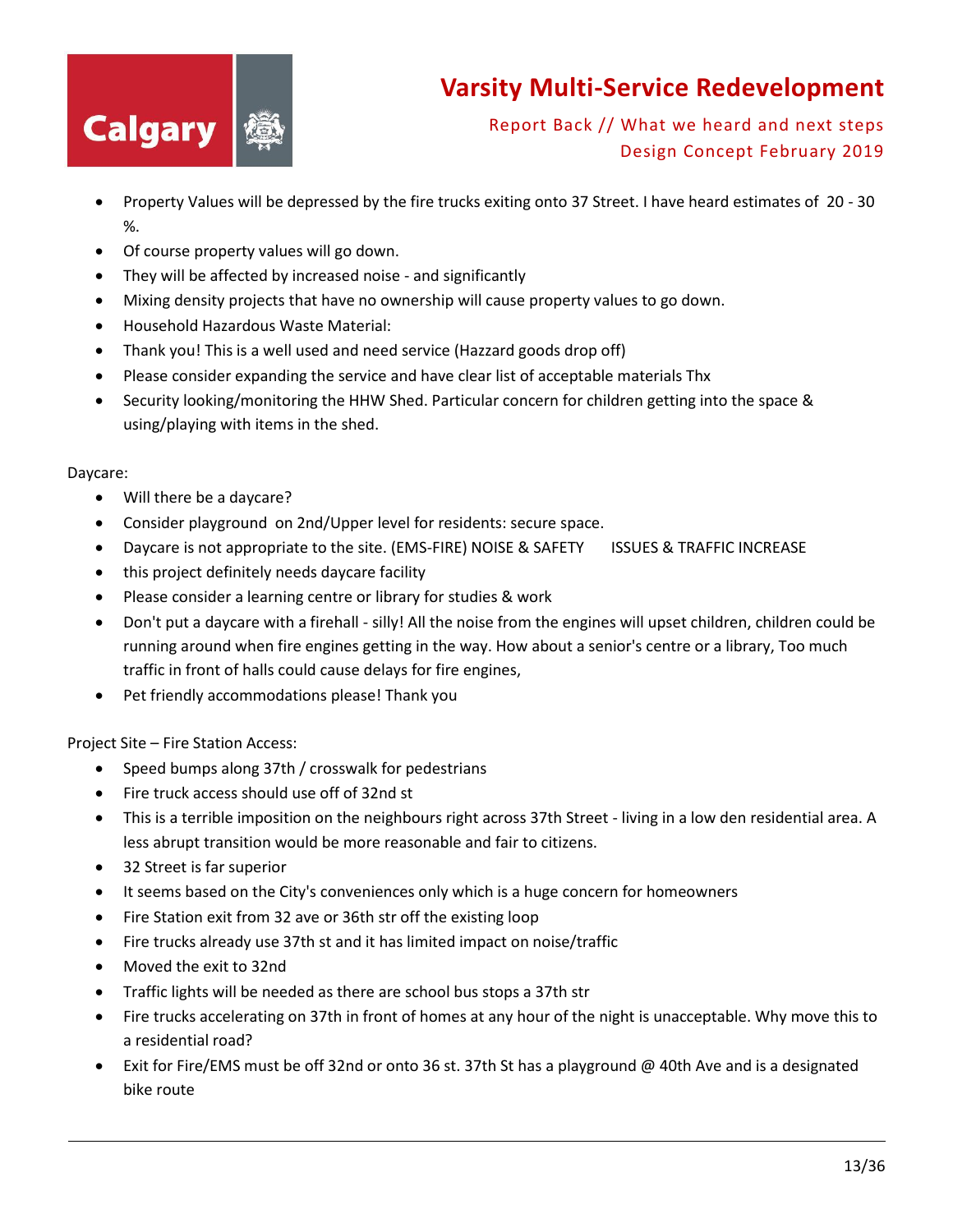

- 37 St. access is completely UNACCEPTABLE
- However NO consideration was given to the very negative impact on adjacent homes!
- How will noise of fire station be minimized for the people living at the site?
- If there are "vehicle exiting" lights (ie fire trucks etc) will lighting impact backing onto 37th St
- Access should be from 36 st NW! I don't believe an impact study has been done. Shame on you!
- You've added an extra fire bay & an EMS bay facing homes
- This doesn't make any sense at all. Of course, there will be an increase in noise!
- Adding an EMS (high frequency response rates) to this station will increase noise levels.
- The city needs to anticipate correctly OF COURSE There
- Of course there will be more noise, traffic, garbage, etc
- Too much noise due to additional vehicles
- That doesn't make sense! Ridiculous opinion not based on any evidence
- My home backs onto 37 street. The fire trucks on 37 street are far noisier than on 32 ave. We have lived there for 30 years and know fully the noise impacts - they are huge and unacceptable.
- No sirens until on 32nd ave
- You are proposing to build over and destroy the green space. We will miss it.
- We already have beautiful green space.
- No: community greenspace will be lost because of this project.
- Permit parking only should be incorporated along 37th street
- 2 hr parking on W side of 37 Street is not being enforced what can we do?
- Please consider the size of the Average Calgary Vehicle (Trucks for Hazardous Drop off & Have a few larger than the small spaces in most strip malls. Larger parking stalls please.
- What will be the impacts to the parking along 37 St> Currently this is 1 h, and can get extremely crowded on weekends.
- Will this be surface parking only? If yes, it's a concern...How many vehicles are we talking about?
- The iconic firehall in New York City has been renovated & updated not replaced.
- What are the respective costs?
- How have the requirements changed? Demonstrate the justifications for building a new fire station?
- What We Heard Potential Amenities / Services & Project Site:
- No schools close by sadly.
- The bus stop to the CBE is on 37th street
- Isn't Marion Carson full? How is FE Osborne being redeveloped?
- There are no public schools within walking distance. Terrible for affordable housing kids.
- There are no public schools within walking distance of the proposed housing site. Also no sidewalk on N side of 32 is BAD.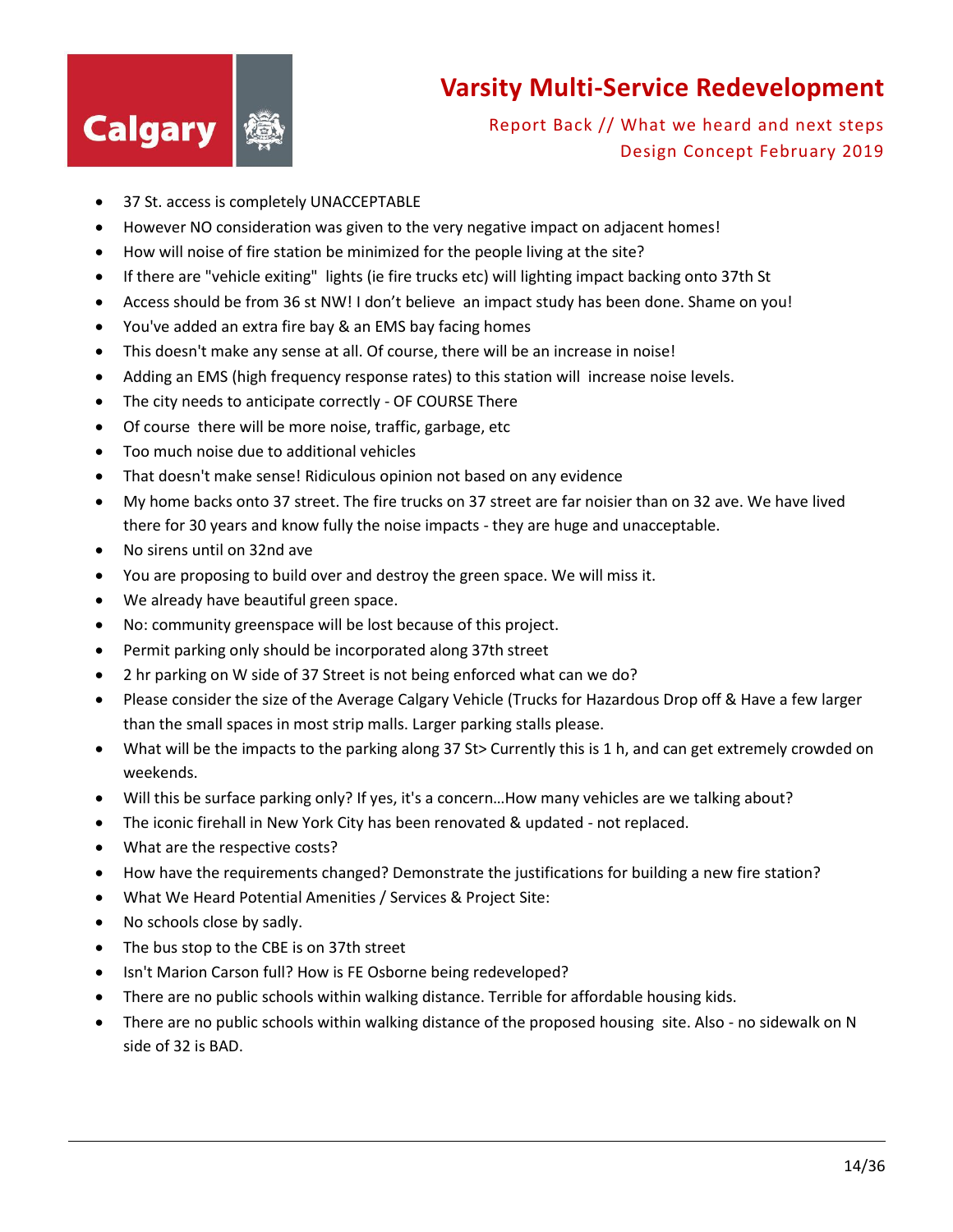

Report Back // What we heard and next steps Design Concept February 2019

#### Calgary Housing:

- I think that housing units above a fire station would be too noisy
- Noise from the fire station not conducive to naps or meal time at day care
- How is safety of pedestrian traffic from add'l housing being considered w/ a high traffic fire hall?
- I'm not a resident on 37 st however I would be very concerned about a tower going in across from me: increased congestion - increased parking - increased issues noise - decreased light - decreased visual privacy
- Too much traffic will make this surrounding too busy not safe for childcare and housing.
- Doesn't make sense to put it all together
- No walking distance to schools, which, I would suspect be a concern for lower income scenarios
- How many units are planned? Are they rental or purchase, through affordable housing?
- Great spot for affordable housing!
- I think it's an excellent location for a bit of density.

#### Traffic Study:

- As 32nd Ave has "URBAN BOULEVARD" designation, we would like to see the project for the Fire station contribute to making this a reality - currently 32 ave is operating as an arterial road way. There have been several pedestrian fatalities on 32 and yet the speed is still 60 km (one death occurred at 37th / 32nd intersection in spite of crosswalk. So: for 32 ave - reduce speed limit - do put in a traffic light @ 37th develop a sidewalk on North side of 32nd.
- 37th St. currently a road which is used to speed down. Possibly due to open spaces along 37th St. Traffic calming /Speed bumps as an option to reduce speeding?
- Any plan to erect sound barriers along 37th St, & 32nd ave because of increase traffic?
- Reduce speeds on 32 ave & 37 Street.
- 32nd Ave speeds are too high for increased Pedestrian Activity
- What about 36 St access?
- What about the 36th St extension? Has this concept just been ignored? Again?
- Improved access to Brentwood LRT station is needed.
- Traffic study does not address full development of the site
- Traffic study has not been done independently

#### Pedestrian Safety:

- Emergency vehicle crossing sidewalk & cycle path a problem.
- 37th St is used a lot by pedestrians if exit is onto 37th then suggest traffic lights at exit.
- 32nd/37 st intersection look at a drop down barrier similar to 16 ave/19 st NW Fire Stn exiting onto 16th ave instead of potential traffic light. We don't need another traffic light onj 32nd ave
- Traffic volumes and speeds on 37 st are dangerous for pedestrians. Calming measures controlled pedestrian crossings, bumps, roundabout at 37 st & Varal RD NW, gate for fire engine use only on the south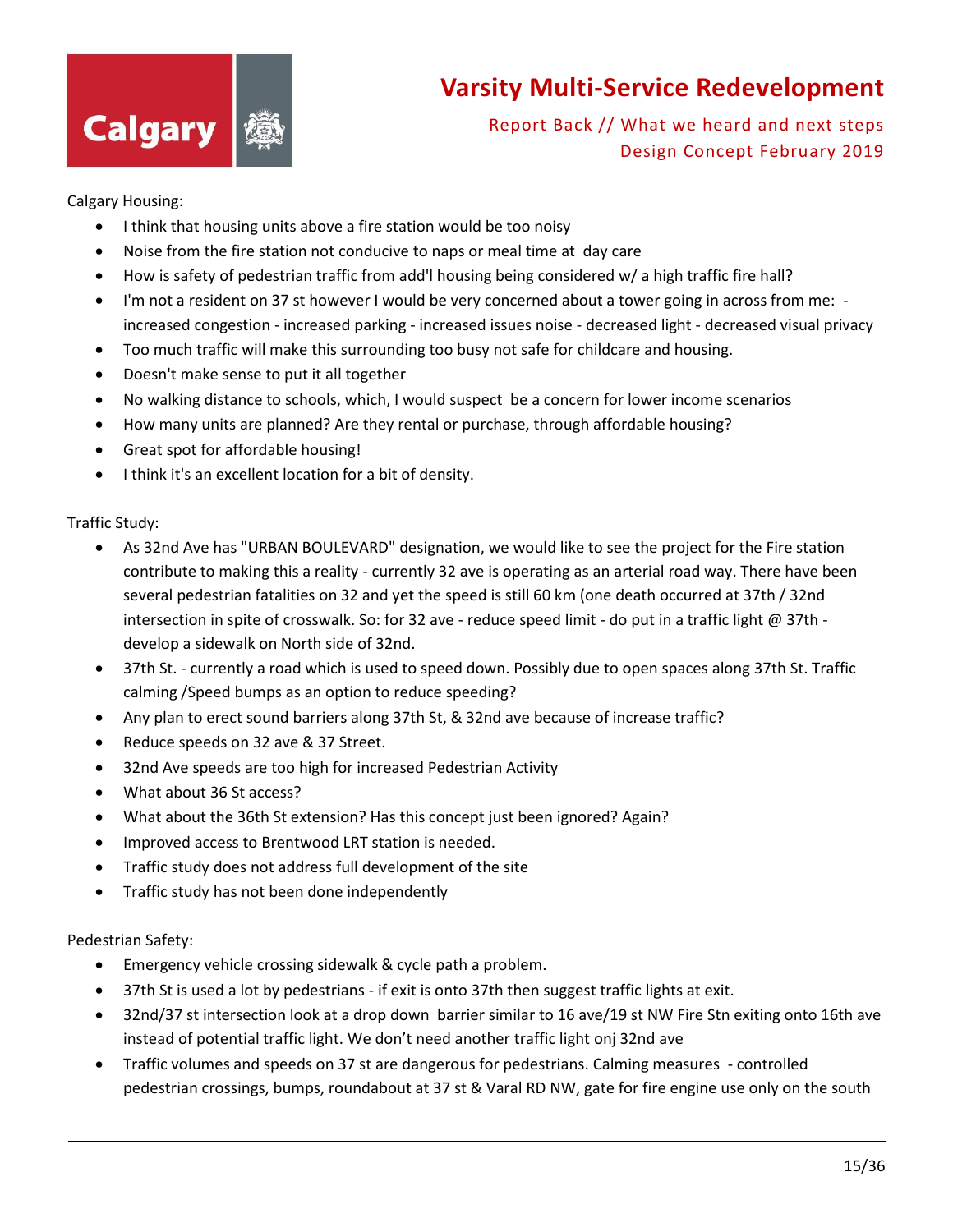

Report Back // What we heard and next steps Design Concept February 2019

end of 37 st /Varal, extension of the playground zone with automated or increased enforcement - should be considered. Thanks

- yes to traffic calming on 37 st: it is a bit of raceway at present!
- Can we look into traffic calming on 37 street?
- That won't help rest of 37 street
- Why can't the building be flipped so the firetrucks leave going east & then south (around existing firehal) & access onto 32 ave. If trucks have access onto 37 street I am expecting a reassessment of my taxes because of the increased noise causing a reduced value of my house in <redacted due to personally identifying comments>.
- Can the fire engines use 32 Ave preferentially over going north to 40 ave?
- comprehensive cycling plan? why does U district not have these incorporated can bike facility be added to 32 Ave
- Because of proximity to University bike lanes are highly used & need to be built out.
- Put both N & S Bike Lanes on the same side of the street (preferably the East side This makes bike-lane plowing easier and more cost effective. [different hand writing] I agree with it.
- Bike lanes on 37 St no link to the south (connecting to west campus/ U district
- There's a playground zone on 37

#### Other:

- Then why do many countries in Europe have rules against putting people close to substations. Since its Affordable Housing - it doesn't matter what they think?
- Is the southern extension of 36th st on federal ands?
- The private land could be acquired for civic purposes.
- "life cycle" means nothing to me. Use more transparent language.
- There have been deaths and severe injuries on Enmax substations. It is hazardous to locate residential house immediately adjacent
- I probably will not use as already have a park space nearby (bowmont). I like the gather and small play. Too much concrete in contemplative. Flat areas safer year round than many stairs
- lighting a mix of high and low high for safety and low for attractiveness
- Social for residents some in shade, some in sun. Trees and bushes. Too much concrete in integrated. Flexible - admirable, but messy and not as sharable.
- Facing 37th St should be subtle without bright lighting. The wood/black combo seems to fit into the neighbourhood more than the white/grey combo
- No balcony provides a neater exterior. Something contemporary in an earthy warm colour. I like #5 with the mixed window placements
- I like the attempt for a multiuse facility although the actual Fire/EMS facility is not shared, only the land. Interesting City project bringing up the question of what is the more important - a new Fire Hall or Housing?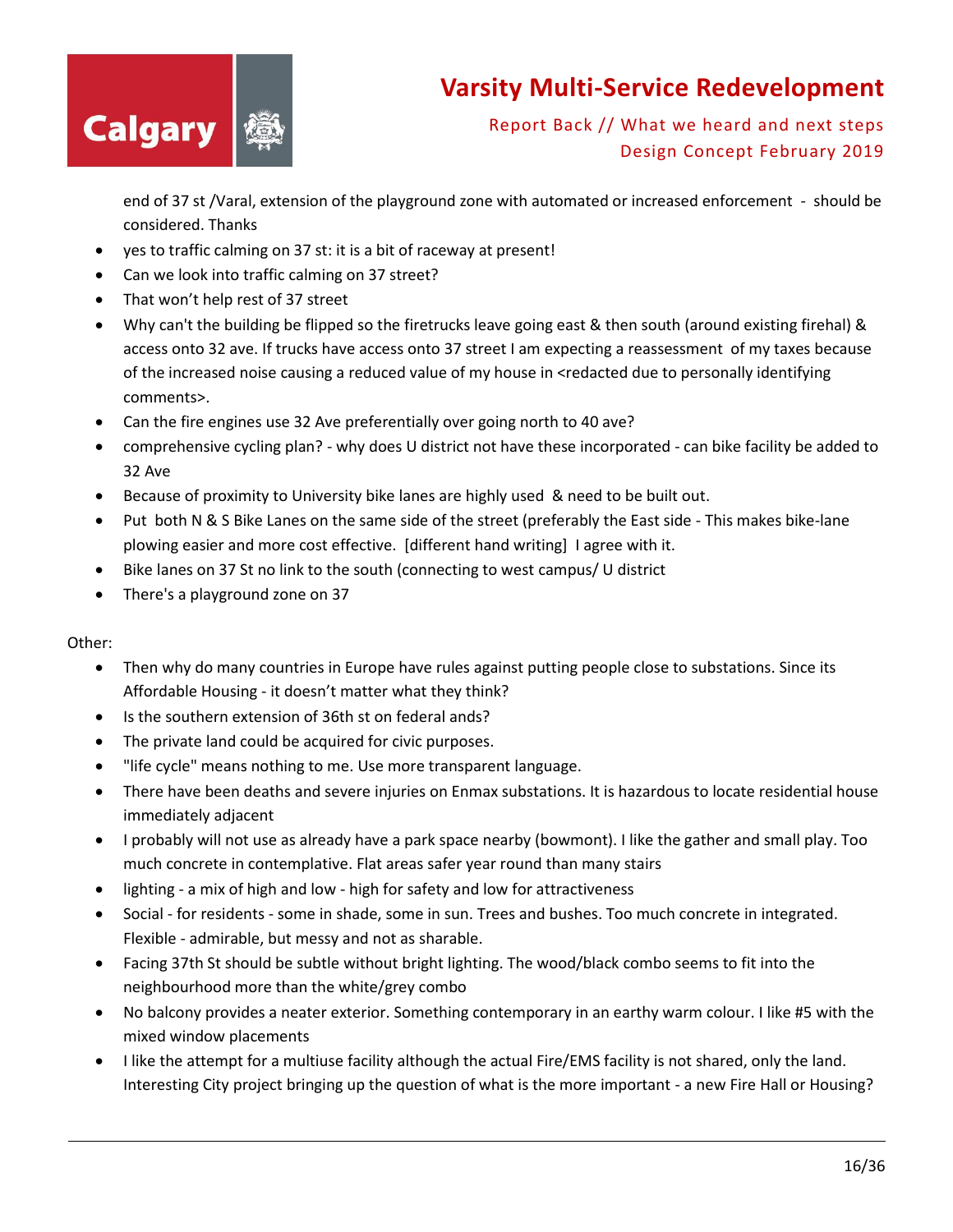

Report Back // What we heard and next steps Design Concept February 2019

If more housing is needed for families with younger children a build closer to schools would be more desirable.

- Greenspace Grass and trees please. Not too much concrete. A cooling spray area, not a wading pool
- daycare optimal usage, neighbourhood gathering also for local families from U. and housing. Have kitchen, coffee, tea etc available
- Yes, retain as only one in greater area
- Exit south on 37th, but not northward
- the rents could reflect / consider the amount of noise left after acoustical imprint. You should also warn tenants
- The size of the fire vehicles is sufficient to stop traffic and the lights without sirens
- mixed income communities provide for staff for lower paid jobs retail, hospitality, child care, babysitting
- No
- Guest parking on site also
- Sorry to see any building taken completely down
- Exploration understood
- Suggest a sign for southbound traffic on 37th St to say "Fire Station ahead on left" or some warning message
- Maybe no parking north of 32nd Ave to north of the station
- Another factor future residents will consider before renting
- transit is important and walkability. Schools are not so close by

#### Online Feedback:

How do you see yourself using this community greenspace? Why?

- attract family
- A playground would provide a purpose for using this space. Outdoor seating alone is just about never used in this community. The small seating area just outside the former Jerry Potts school is one example, however the nearby playgrounds are quite popular.
- I may take my grandchildren there, however it is a considerable distance from where I live.
- "Walks in the community
- Lots of existing playgrounds and sports fields nearby at Jerry Potts, Research Park, Varsity Acres"
- With the site being across from the University, there are enough gathering places. It would be nice to have more play areas for kids in the area to promote and encourage more families to move to the area. The area including Charleswood, Brentwood & Varsity.
- There are lots of 'gathering and contemplative' spaces around. A new type of play area would be great
- Increase in population over the next few years with the univeristy district will require more playground space.
- I have no children, so it is likely to just be me.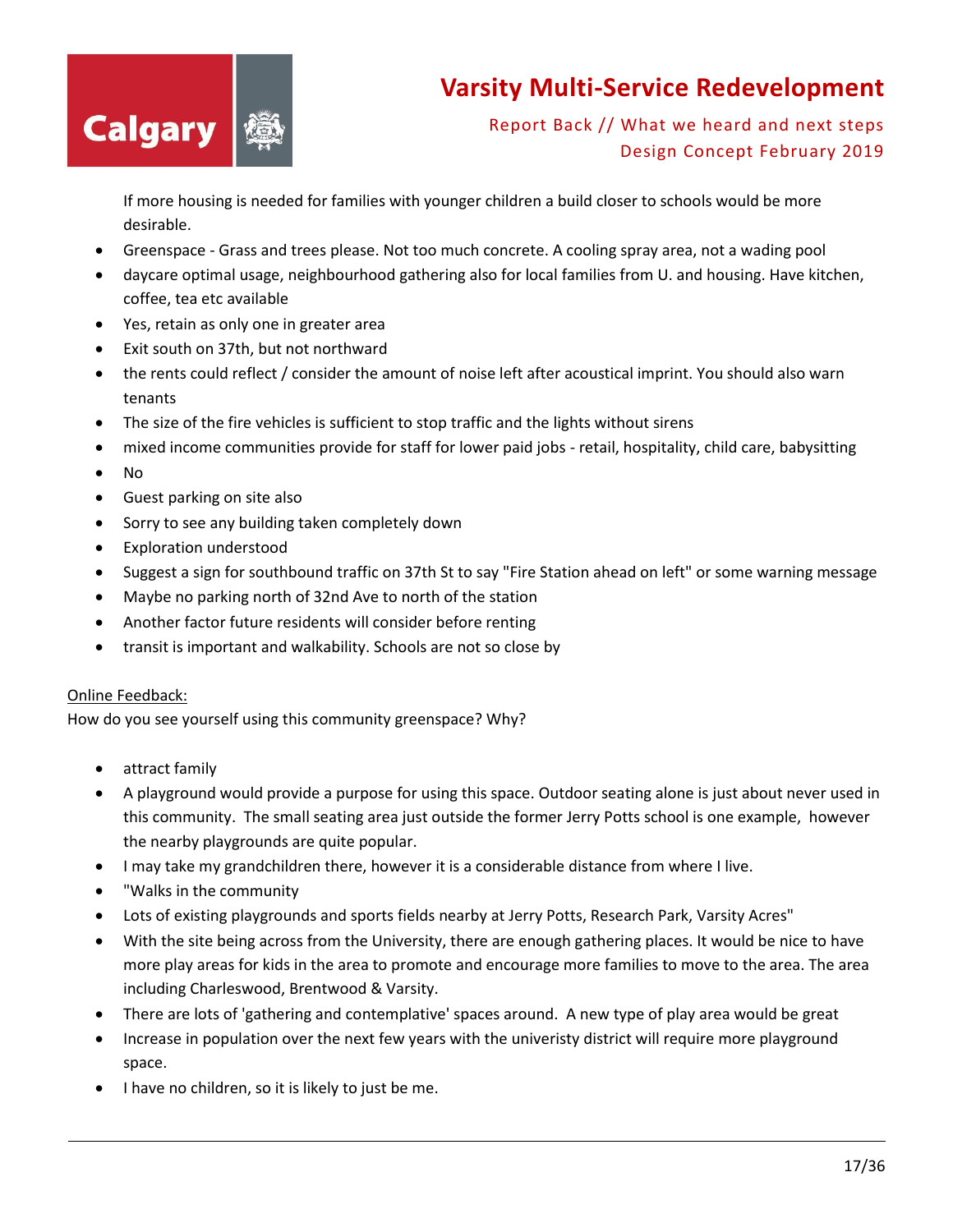

- Should be flexible and for family gatherings
- Can 32nd handle all the new traffic from his building and University heights. Are there plans to add more traffic lights?
- Would love to see these facilities more than one purpose. Would also love to see the firefighters out interacting with the kids. After a fire on our street the firefighters had a water fight with our kids and it was a highlight of their summer after a negative experience with the fire.
- Near to university. I could sit here and work.
- I work nearby!
- There are two large fields already in this space. Both are used by the local community. I have personally been using the fields since 2001 for numerous activities and they are more then adequate
- Similar to research park use, there is also a need for a play area for older kids as research park is a toddler park.
- Great space to relax and have a lunch (contemplative). Great place to take my son to come play (play.)
- I have grandchildren who I like to take to neighborhood playgrounds
- A quiet place for recharging after hard day's study/work.
- Close to my work so might be somewhere nice to visit at lunch
- A number of kids need better playgrounds. Research park has inadequate facilities
- LOVW Calgary's green spaces!
- Other developments in the area do not promote large-scale gatherings, so it would be nice as a family spot for children to play.
- Kids don't really use our door space like they use to. I'm tired of seeing empty playgrounds.
- Doesn't seem like a place (today) to contemplate or gather. This could change with good design and implementation.
- I would not take my young family near here, as there are too many hazards associated with a fire station. Fire trucks and kids playing in the same area? Hazardous goods and kids in the same area? I don't think this is a good combination, no matter how it's designed. It's just not a good combo
- There is nothing for the young generations in this area as more young families move in to the neighbourhoods they grew up in as children.
- The overall layout of the site needs to be changed. The parcel should not be divided into 2 sites but should be developed comprehensively.
- It would be good to see different uses for the green space. There is already a park on 37 S very nearby so another play area seems redundant. Plus a play area near where emergency vehicles will be maneuvering seems like high liability/risk.
- We have young kids and with the duck pond close by, we would naturally extend our play time to the surrounding area
- Most of the playgrounds in the area are older so a new play space would be phenomenal. Especially is there was a splash park included.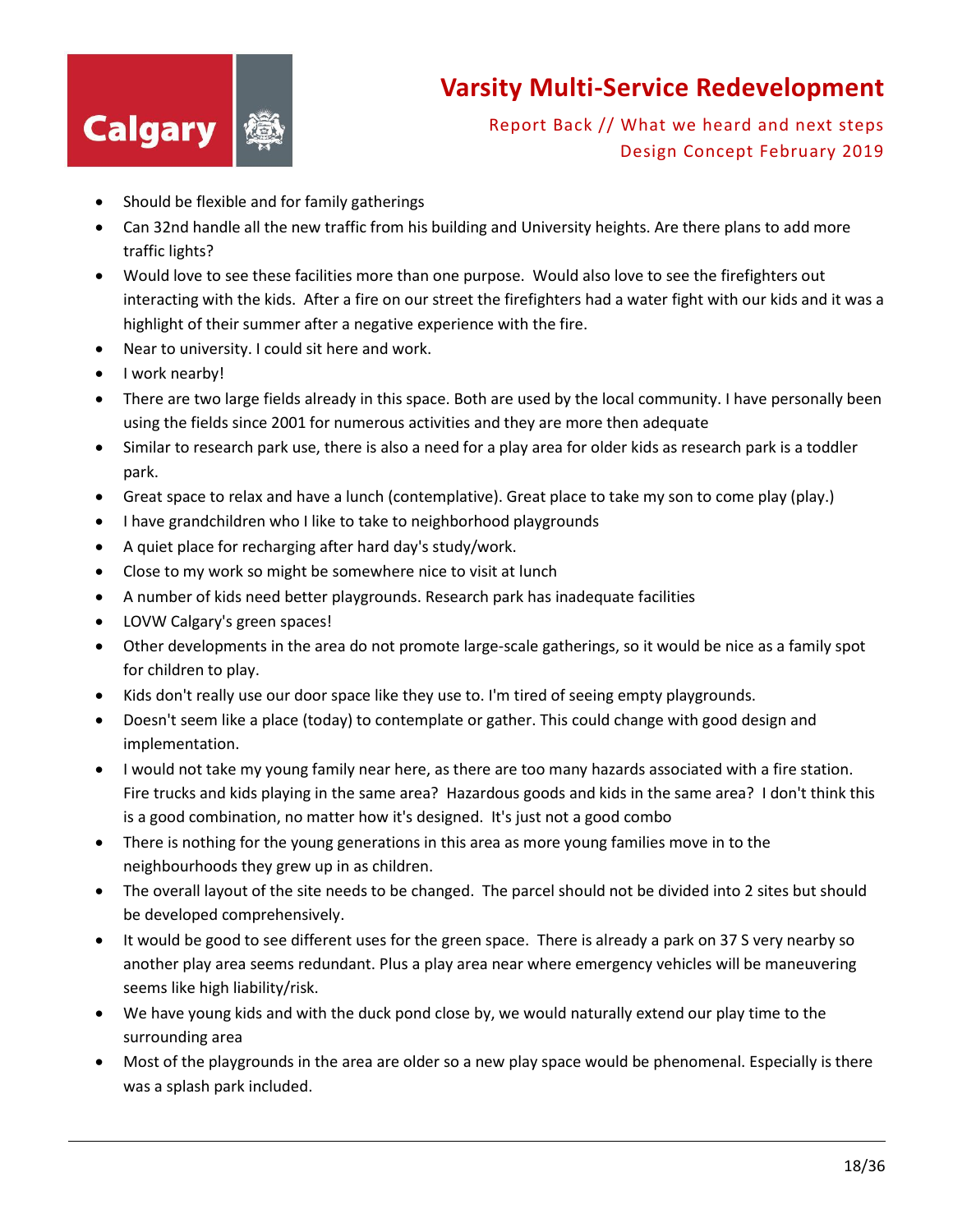

- With Iniversity District going up in record time, there will be a need for easily accessible gathering places and playgrounds
- We need more free space in calgary
- There's already park space close by so a splash park would seem appropriate.
- need to intergrate into the community in a positive way. This will impact the houses of citizens across the street and MUST maintain their quality of life and community. Must include all season activities.
- I love the idea of a playground at a fire station.
- just to get outside
- Work close by
- There is already a playground further down the street in the large park with a pond. This would be best used for seating and just a place to stop for a brief rest.
- Not sure where this green space is, but being close to residential it could be a great community location.
- For years the green space around the fire hall has been a lovely area for community members, so I am hopeful this will be preserved.
- This proposal virtually eliminates the existing greenspace.
- they will be using the space the most and deserve to choose. or at least consider their needs when planning
- I came to this website to provide my input on this proposal. But there is nowhere for me to submit the letter I have prepared. I am being shut out of participating, shut out of providing my input. This is a very poor design. Where can I submit my comments without being completely channeled?
- "I have some concerns about these plans, and I am setting them out below:
- 1: What's the Rest of the Story
- These plans only cover a portion of the parcel. The parcel is not very large. Good planning would establish plans for the entire parcel. A lack of further intentions for the rest of the"
- research park office building (Shell Technology Centre). It has been setback from 37 Avenue and kept low enough (4 stories max) that it avoids 'imposing' itself on the neighbourhood, and it blends in nicely. Any City of Calgary development needs to do at least as well as this research park office
- "4: Mixed-up Mixed Use
- I am puzzled by the mix of uses proposed for the development by the City of Calgary. I presume the fire hall is a given. So, activities that fit well – or perhaps do not conflict too bad – with a fire hall would seem to be called for. The uses identified in the proposal at"
- I submitted my full letter in the "Other (please specify)" field above. It says what I want to say. I very much dislike being restricted to 300 character capacity boxes to provide my input.
- My full letter is posted in the 'Other (please specify)' field above I need more than 300 characters to inform you of my opinions on your proposed project.
- Walking and enjoying green space. I expect that children will enjoy playing in the green space similar to the "Duck Pond" at 40th Aven and 37 Street.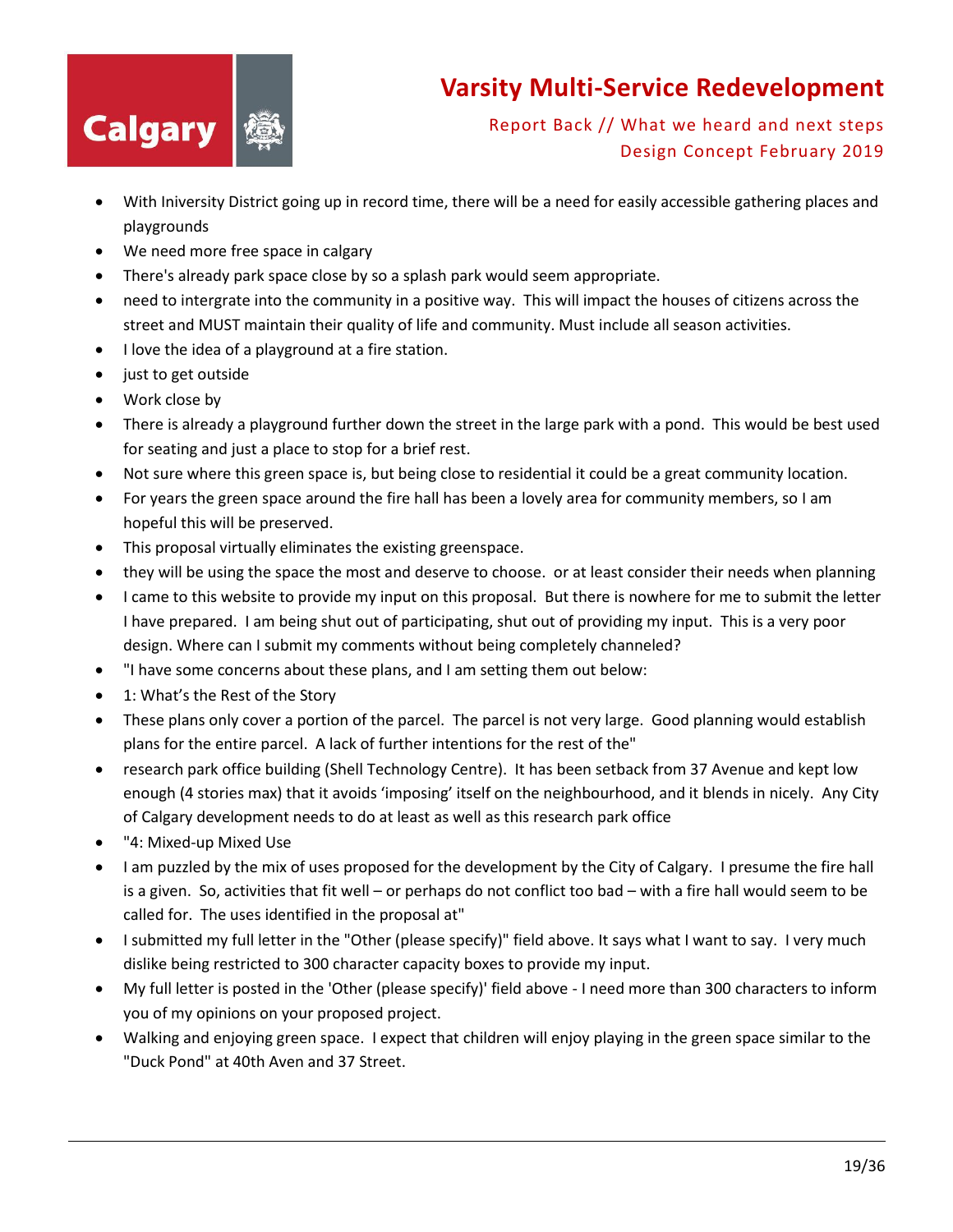

Report Back // What we heard and next steps Design Concept February 2019

- Without a comprehensive city-led plan for the whole site (rather than split and part sold off), it is not clear what the green space will be like or if there will even be one. There should be one central area that is quieter and safe. The city should not be able to sell off part of the space.
- More children in the neighborhood and lots of new families will be in University District across the road. The traffic will be excessive and children need a safe place. More development would actually make the area undesirable and inaccessible because there is already problems with increased traffic
- A green space beside a firestation is not necessarily a place I want to go. The development must be respectful of the existing residential area.
- Near to other calming green spaces

What type of seating would you like to see in the greenspace? Why?

- Maybe some chairs and tables would be nice.
- good place to walk and sit down if you like
- Outdoor seating alone is just about never used in this community. The small seating area just outside the former Jerry Potts school is one example, however seating at the nearby playgrounds is quite popular.
- It would appear to have the potential for numerous uses.
- "Aesthetics
- Multi-function"
- I think that having non formal seating areas are a way to create spontaneity and chance encounters.
- Terraced areas with trees would provide shade, a bit of privacy, and lots of spaces to sit.
- I am older and boney.
- I believe a design to match the style of the building would really make this a unique property for many years to come
- More permanent. Integrated seating would allow me to do work in the area. Flexible appears only good for relaxing. Social is awkward
- Two city blocks to the North is a wonderful park. Plenty of parking, sitting areas and a pond. Two parks within 2 blocks is excessive. Not to mention the fact that the trees in the field will undoubtably be removed detracting from the overal esthetic of the neighbourhood
- Can't be specific. I like how it looks.
- I think the flexible would require too much maintenance. The social is too rigid particularly as sunlight, wind changes throughout the day. The integrated would accommodate more people, more spaces to congregate.
- has a sense of style, and easy maintenance.
- Nice place to sit alone or with others
- More seats for increasing population in varsity
- Encourages community gathering. Keep the greenspace though as proposed in the integrated option.
- All are nice options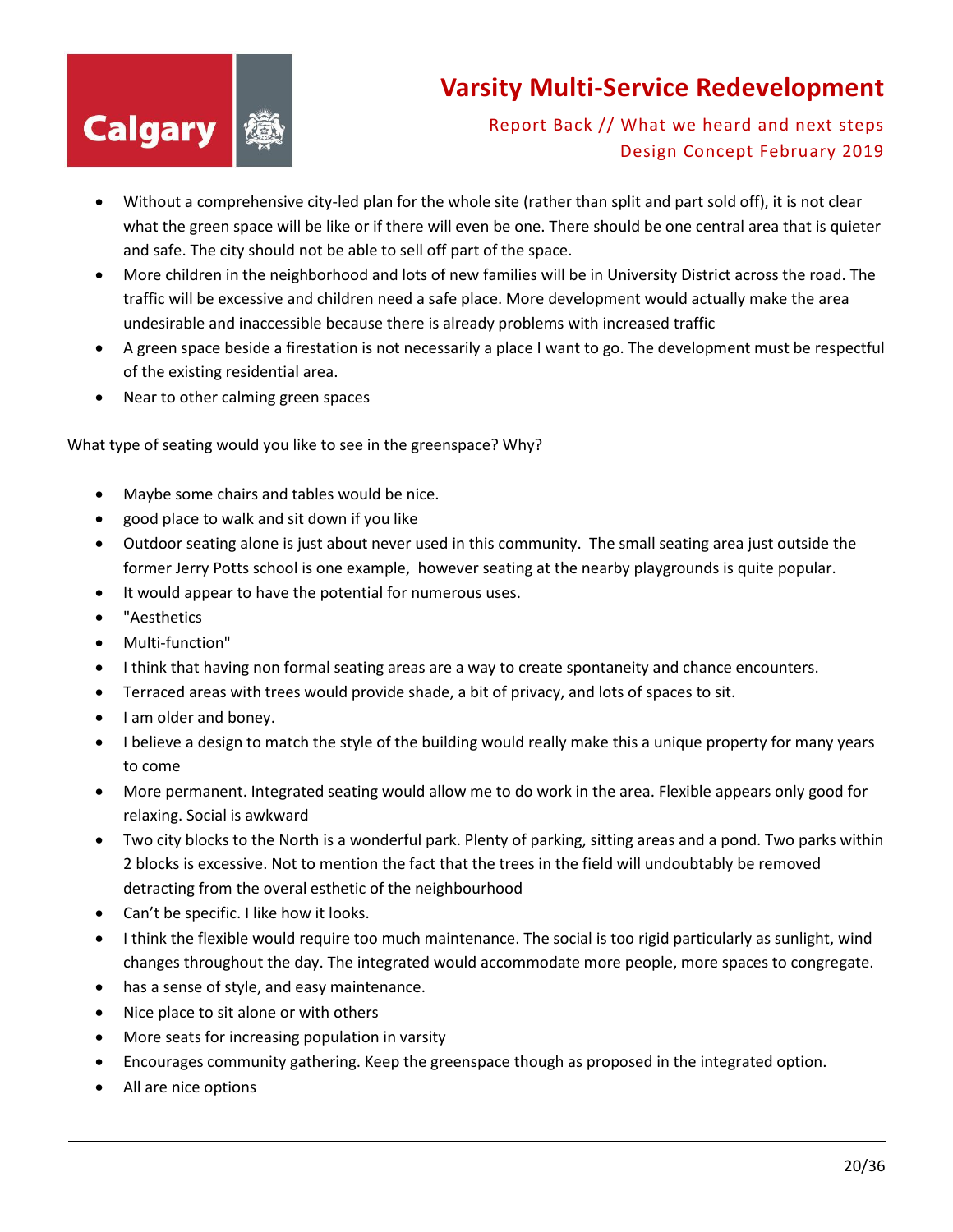

- It's a fire station, not a park. I understand the concept of multi-use, but a fire station is not the right location for a park or for a place for people to gather.
- There is bench seating down the street at the pond (adjacent). Allows for green spaces.
- Let's sort out the important issues first such as access onto 32 Avenue and a height no taller than 6 storeys.
- Please not a couple of benches and patch of grass with trees that will be mature in 20 years....
- Fixed seating is often concrete and without backs. I have arthritis and need a comfie seat with a back. Wood is nicest
- The more places to picnic together, the better! (Some under shelter would be nice; maybe a gazebo that could be rented for events?)
- Picnic tables would be great
- lost a fair amount of green space with the U.D. Development
- Love integrated spaces, plus it allows for festivals to come like at Olympic Plaza
- Easier for groups to interact
- Fixed, immovable fixtures so they are not vandalized, defaced or otherwise destroyed.
- more area to sit or walk
- Not the flexible seating shown. Downtown along the Bow River, this type of seating gets wrecked quickly or has homeless people using it as a base. Integrated seating lasts longer, doesn't require maintenance and isn't as likely to be used to "camp out".
- Integrated furniture provides a longer life span but it needs to be social to bring people together and they want to use the space as a neighbourhood
- This will encourage usage. It will allow for seniors and families to have space to visit and picnic, while also allowing the more athletic members of the community to use it.
- Least obtrusive.
- I don't care about the seating. The new residents of the proposed housing should have a say. I do agree with the development of some sort of green space as mature trees will be removed.
- parcel would verge on incompetence, so I expect City of Calgary staff do have some such intentions. Any sort of fair public engagement process would include an indication of these further intentions for the entire parcel. I am concerned a much more intrusive high-rise development is being
- "building to be at least as responsible and not squeeze bulky, imposing, incompatible structures up against the neighbourhood.
- The City of Calgary should also follow the good example set with the building immediately to the north and should orient the access and egress for any activities other"
- "this point are: (a) affordable housing and (b) day care. Neither of these seems compatible with a fire hall.
- With regard to a day care, the reasons for incompatibility are obvious: a fire hall (and EMS dispatch) will be exploding with loud sirens and dashing vehicles at any and all times of the"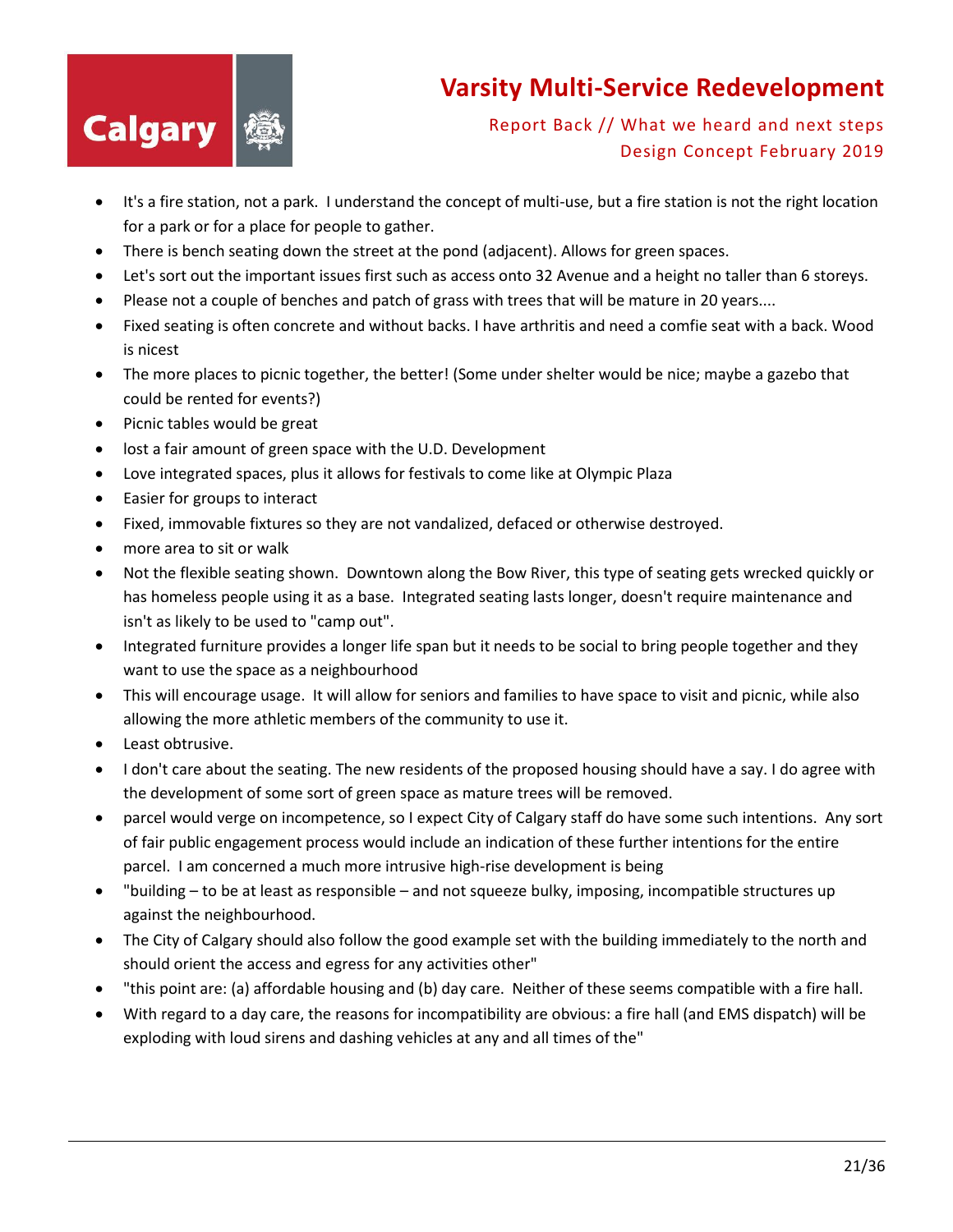

Report Back // What we heard and next steps Design Concept February 2019

- Social is the closest but I do not like any of the alternatives shown. The development of the Duck Pond at the corner of 40th Ave and 37 Street NW is preferred. Room for kids to play. Designed for walking, limited concrete, no stairs, as much grass and trees as possible.
- I am most likely to use a safe & central social location. But that requires a comprehensive plan for the whole site. It also requires safe access, which means having EMS access off 32 Ave.
- This will be next to a firestation, electric substation and chemical research lab. You don't want people to spend lots of time there.
- Something with seat belts so that I don't jump when the sirens go off. Not sure a fire station is a good place to have a daycare.
- Aim to accommodate a variety of folks

What type of lighting would you like to see in the greenspace? Why?

- good lighting
- Two types of lighting are needed to enhance general security and safe walking.
- This type of lighting is the least intrusive.
- "Aesthetics
- Safety"
- Whatever is good value and it must provide safety in the area. ie similar to Riverwalk.
- see above
- I care about the environment and about flora and fauna.
- Not super concerned with lighting.
- Ambient lights relevant areas. Creates better feel. Bollards and poles are boring
- Reduce light pollution while still lighting space for safety reasons
- I believe that they would minimize the impact to the local community
- Minimize light pollution.
- Poles and bollards add more "fussiness" to the view, particularly in the daytime when they are not needed.
- Not as bright
- Would work well with integrated landscaping and less chance of vandalism
- nicer than overhead lighting
- Well lit for safety for young generation
- We need to consider house around as well as nocturnal animals.
- Dead sexy.
- Especially at night, I don't think it's safe to have people around a fire station. If fire trucks or other emergency vehicles need to get out fast, they should not need to look out for pedestrians and especially small children who might be riding their bikes or playing in the area. Bad idea.
- Keeps with the clean lines of the integrated seating. Build in to the environment rather than jutting out. Still offers enough visibility and lighting.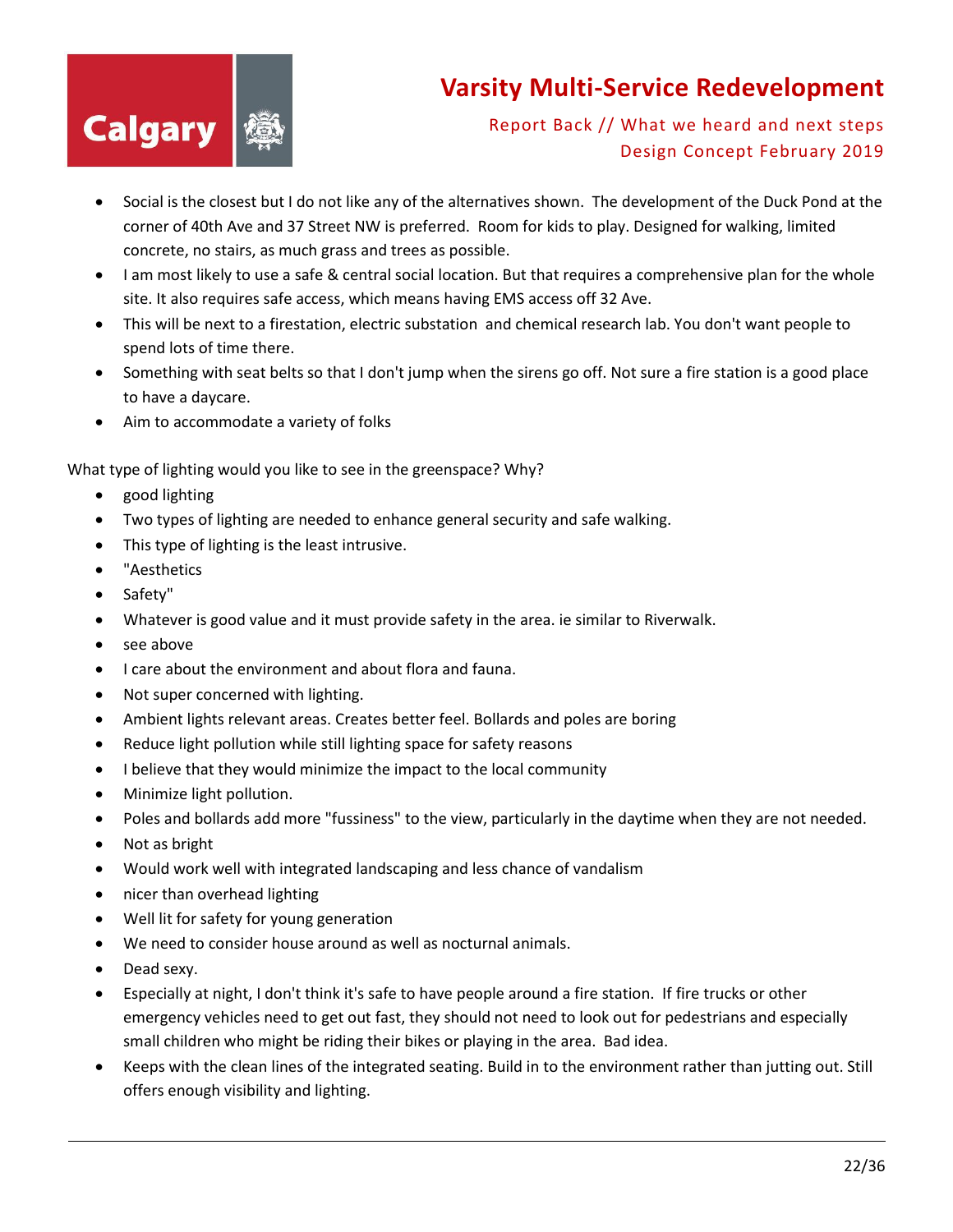

- Whatever lighting has the least negative impact on adjacent single family homes.
- Good lighting will be important for security. Also ambient lighting can soften scale of large buildings.
- Any type of lighting is fine so ling as it is sufficient to keep the area safe
- Whatever minimizes the light pollution
- No opinion
- Ideally lighting that would allow children to play into the evening
- Better visibility at night
- Design can have an impact on keeping the space safe, clean and accessible for citizens in the area.
- should be able to see more at night
- Because it makes more sense of with having more lightning instead of Bollards
- Lots of lighting of any kind! No dark corners or hiding spots.
- Bollards are important for safety concerns but ambient lighting reduces the amount of light pollution and makes environments more cozy and welcoming.
- The poles are ineffective as they often burn out, the other lighting suggested does not reflect upwards in a way that provides better visibility during the night.
- Least obtrusive.
- safety
- The type of lighting is so very minor. I have other points to make. I am being constrained from making them.
- considered 'unofficially' for the rest of the parcel, but that this is being withheld from the public in order to finesse the public engagement process. Otherwise, some of what is being presented at this point just seems to be bad for all concerned.
- than the fire hall to the east using 36 Street, not to the west using 37 Street. Acquire the necessary land if needed. Then the generated traffic will use the research park streets, and will not mix with the fire hall emergency egress and will not disturb the people living along 37 Street.
- day and night, and a fire hall needs clear and certain emergency egress. A day care has little children who could get in the way (unless they are well penned-up), and babies who would be disturbed and perhaps even hurt by loud sirens. Further, a day care generates intense peak periods of pick up
- Better fit with the community. We are looking for green space and park like setting.
- For safety and aesthetic purposes
- With development, it is likely to have more traffic, and since the city does not have good policies around criminal checks for low income housing, we should expect more crime. It should be well lit to keep crime down.
- Respectful of the people living in the area so that it does not affect them.
- Find a mix and balance for safety and allowing nature and nearby residents to not be subjected to illumination 24 hours per day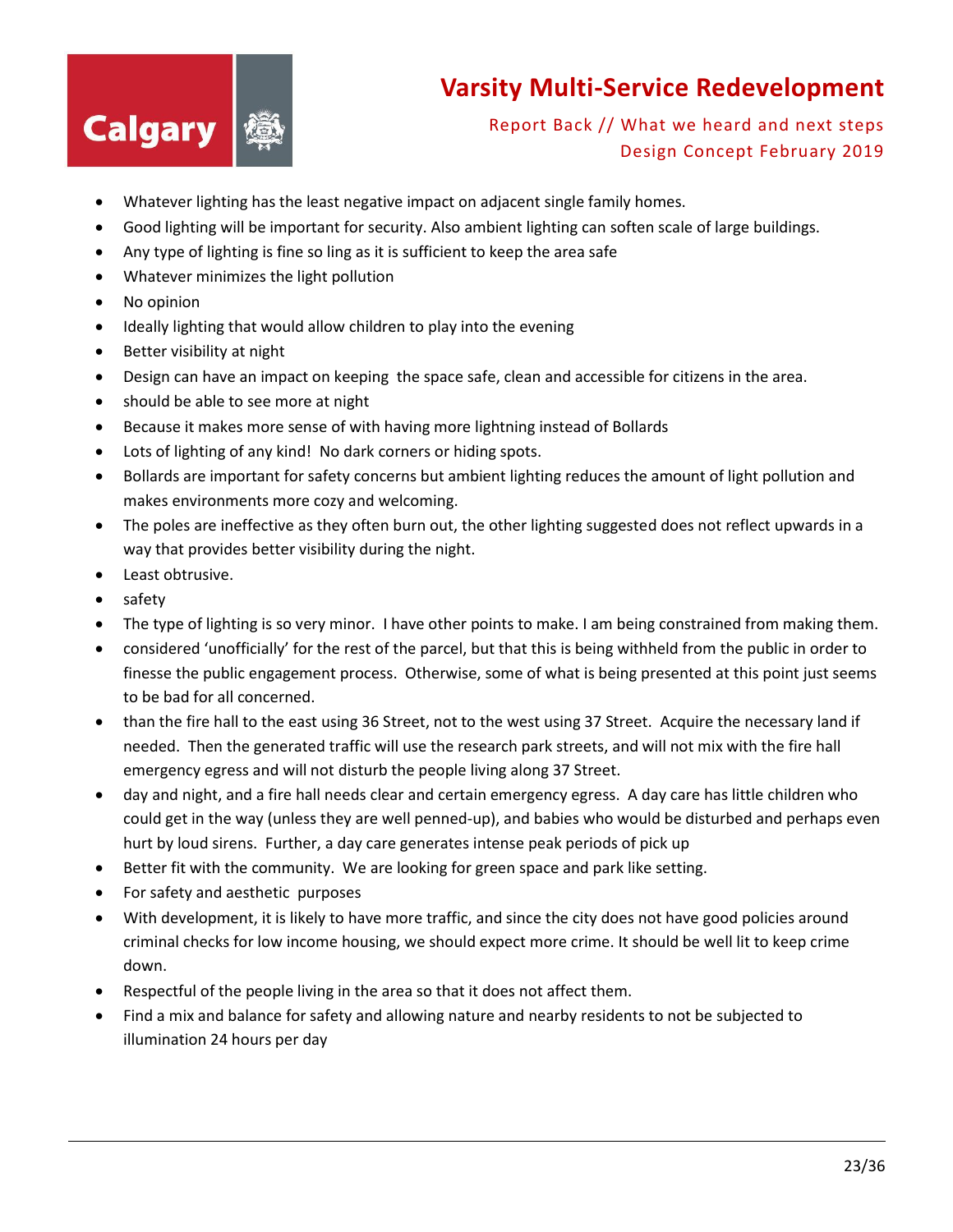

#### Report Back // What we heard and next steps Design Concept February 2019

Calgary Housing – What aspects of the examples do you like? Why?

- None of them all hideous square boxes almost brutalist in style. The architecture should reflect that of the adjacent neighbourhood(s), which is classic and traditional
- looks open
- 6 & 7 Balconies are nice to have. But where will the solar panels fit?
- The brick faced examples are more in keeping with the adjacent community and project a sense of permanence.
- Less trendy, more timeless modernism
- open, covered, and private spaces for the residents.
- balconies, nice colour of grey, greenery, nice windows
- patios for kids/seniors to enjoy the outdoors
- Looks nice, modern, not too colorful
- Looks nicest to me. Like windows
- Not too concerned about look of Calgary Housing building.
- All are multi family units.
- Varsity residents do not want low income housing in this area. We have repetitively stated that low income housing does not make sense in this area. There is no grocery store or basic services anywhere near this area.
- Not too modern, has an Alberta feel.
- It looks the least communist block but i'm not really fond of any of the designs. Make it more fun and bright!
- It is the only option that is remotely close to fitting anything within the neighbourhood. And that is because of the mature tree in front.
- I like the green trees.
- #1 and #6 look too stark or sterile; #4, #5, and #9 look too edgy; #2 looks too industrial; #3 has "heart", feels softer would fit in more with the community, green space aesthetic.
- More modern
- Low-rise, no more than three storeys , pls.
- interesting design
- looks..
- Rabbit warrens.
- No housing
- "7) Everyone deserves a small piece of outdoor space such as a balcony.
- 6) I enjoy buildings that have a bit of artistic influence to them.
- 8) nature inspired colours and wood choices."
- The buildings have depth and texture. Affordable housing doesn't need to look cheap.
- Warmer looking than the rest, less institutional.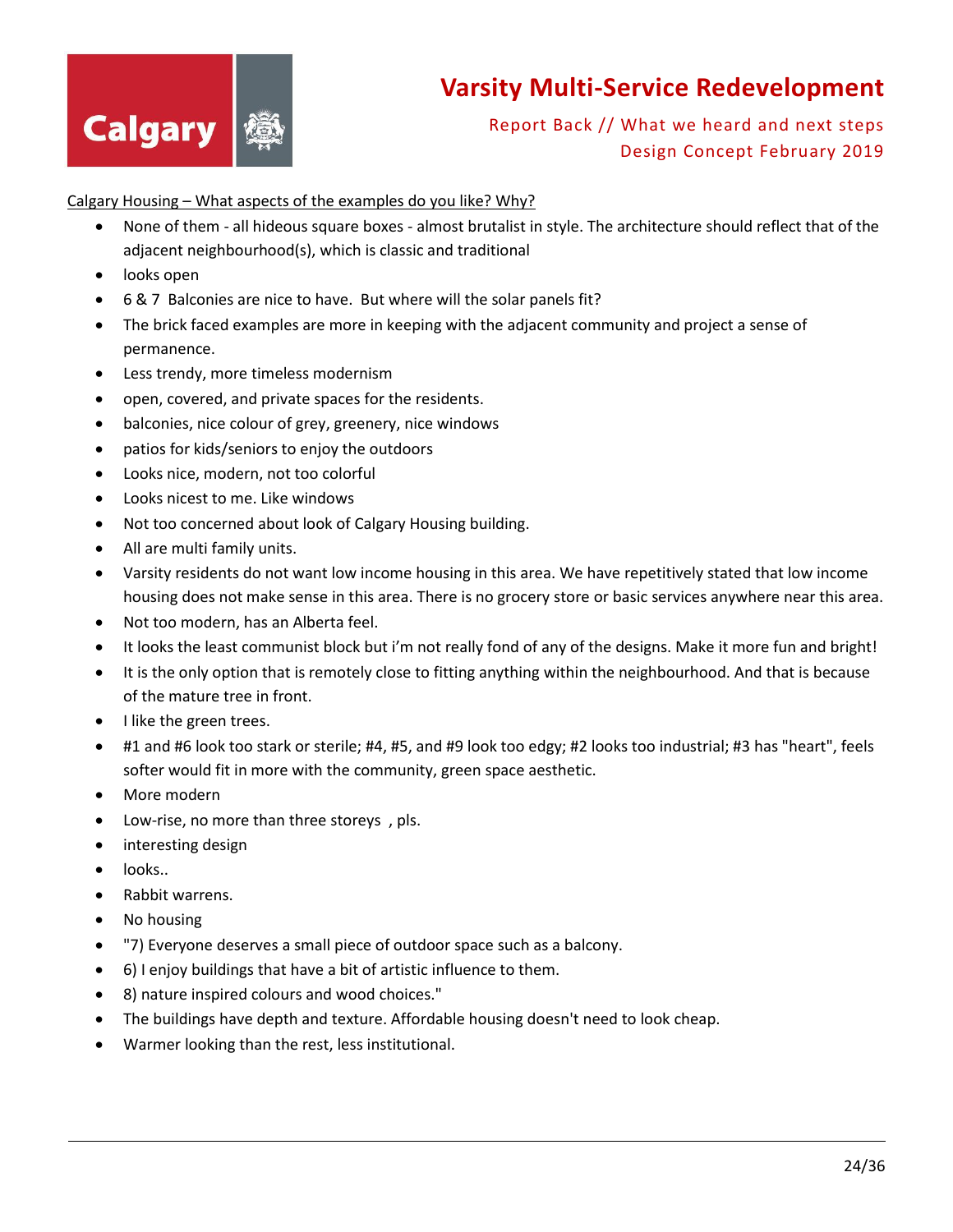

- Housing? Really? Would you want to live in the same building as a fire station? How many times will you be woken up by sirens, or, if you think fire trucks would run silent, that's a different hazard. This concept does not make any sense.
- Something earthy with brown tones that are in keeping with the existing apartment buildings in the area. Modern look is great. NO balconies on the building. Balconies will be an external junk collector and then look terrible from outside right next to homes in our move up price range.
- Needs to be compatible with surrounding community. Needs to endure over time.
- "Let's not build an ugly metal box please in this older lovely area with varied character homes -- most of the examples above look like they belong in a high density metro setting in Vancouver or Toronto.
- Can we please see some exterior designs and materials that respect what is already here."
- People need a little bit of outdoor space of their own
- It's a nice green space; building should be designed to join in with the natural area :)
- Goo mix of modern but with trees around. It would be nice if the social housing had balcony's for the tenants.
- Timeless and classic look that won't be dated quickly.
- Space for greenery is always nice
- Don't look like projects. Windows for natural light
- Almost nothing, too blocky ( massing) too little green and neighbourhood-like landscaping. Doorways and entrances have no individual character. People need outdoor space attached to their homes ( balconies or patios), more than just the park next door.
- I like number 8 because of the wood paneling which encorporates some natural sense into the building, as opposed to a straight concrete box with windows.
- Please make an effort to make Calgary look like high end housing instead of "the projects". The homes can be small but not like institutions.
- Not always a big fan of the modern comtemporary look. Like some detail and interest not all glass
- looks like more daylight gets in
- None.
- Tenants will love the windows
- This edifices look modern yet well-integrated to the general environment. At the same time metal panels provide element of grange that inspires futurism and hopes for the better modern world.
- Modern clean
- I don't think this is a good location for low income housing. It is far from social services that these people typically need. Also the nearby university provides cheap housing for students and families and excellent services already for those pursuing an education.
- Not just a big block! While that is the cheapest way to build, it also looks like it. Add some interest with inset balconeys, staggered windows, varying materials. If you make it look cheap, it will not have a proud place in the neighbourhood and residents will feel they only deserve "cheap".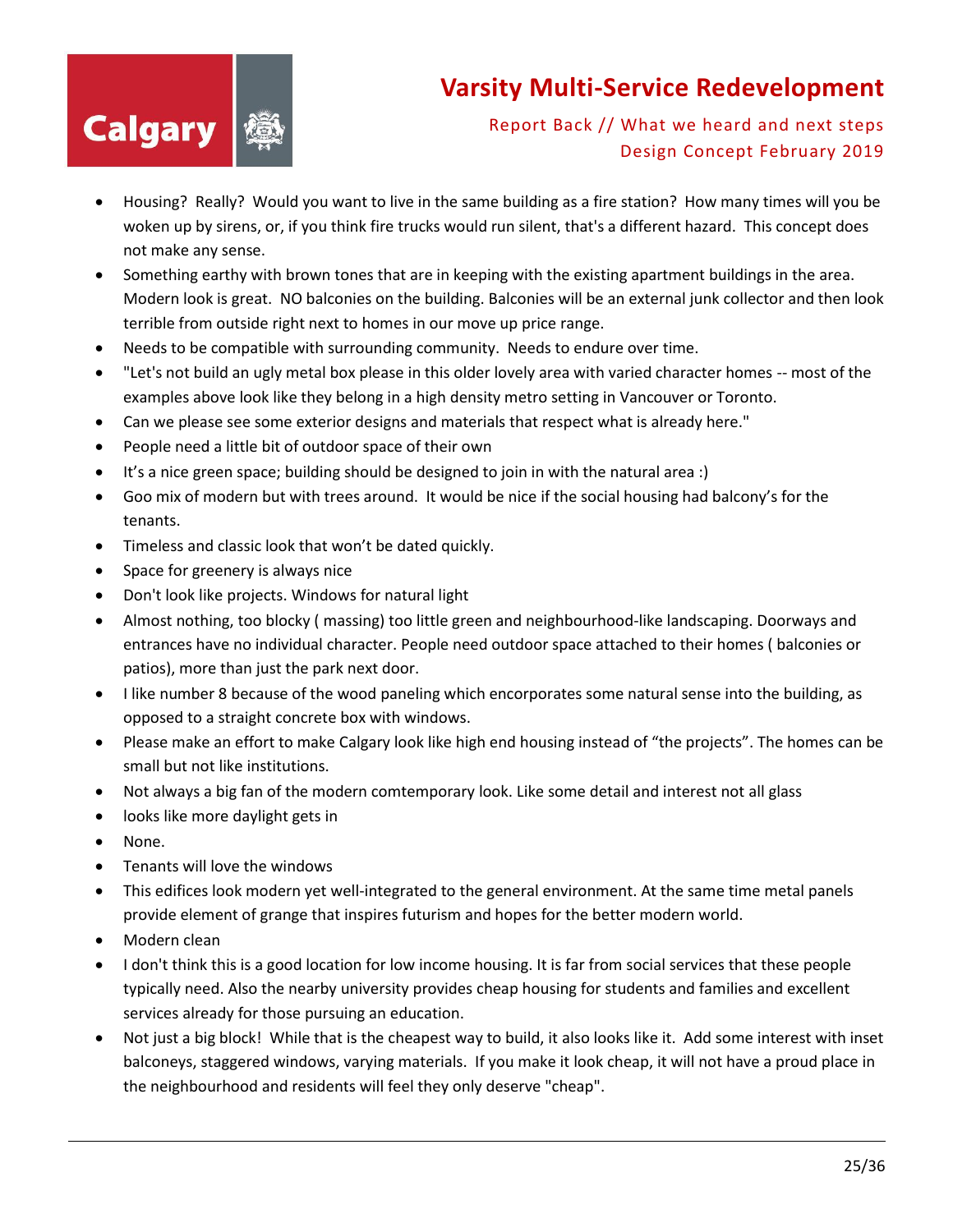

- In my opinion they don't look as institutional.
- Being an architecture student having a wood building is important. The inset balconies are a nice and private. Operable windows are also important. The building should be mix use and provide a variety of lifestyle options
- This is the most similar to the existing fire station. It is still impersonal though, it would be nice to see something new in the neighbourhood that had character reflective of the area. Right now we have a lot of the cold apartments going in.
- Three story walkup housing similar to the recent 48 unit Wildwood affordable housing project off Bow Trail in SW Calgary would be far more acceptable to neighbouring residents than the massing of a 7 story project, at a much lower cost than the mid-rise concrete structure proposed for this site.
- The real issue at this juncture is NOT esthetics of the housing but the orientation/access. Do not exceed 6 storeys to minimize shadow impact. Residents of new housing need safe car, cycle, pedestrian access to their homes, so no mix withFire/EMS on 37th st it should be a residents'only entrance.
- With regard to affordable housing: dwelling space with or over a fire hall cannot help but be sub-standard, with fire engines and EMS vehicles roaring away with sirens blazing at any and all times of the day and night, and the diesel fumes in close proximity. The people in the adjacent neighbourhood
- "2: Don't Go Changing
- The proposal includes switching the emergency egress for fire trucks and ambulances from wide and busy 32 Avenue to narrow and quiet 37 Street. This is a bad idea for several reasons:
- It will slow emergency response times because these vehicles will have to navigate"
- The quieter back-areas of the buildings would be facing the neighbourhood to the west. Berms and planting could be used to help shield the neighbourhood from the new buildings in the same way this is being with the existing building further north. This will allow 37 Street to retain its major
- and drop off activity with long queues of private vehicles on the adjacent streets. The literature on fire hall planning indicates that experience has shown that locations adjacent to cinemas are poor choices because of the intense periods of private vehicle traffic causing congestion that inhibits
- I do not like any of the above designs.
- While the look of the building is important (it should blend in), it is more important to consider the design and size of the building first. For example the maximum height should be 4 to 5 stories and be part of full plan by the city for the whole space.
- Modern
- None of these examples, too much the same look. Do not want ultra modern design in the Varsity area. I want something that goes with the age of the community.
- Matches surrounding buildings
- Having three access points onto 37th street increases concerns of safety. Need to be concerned about the speed of traffic on 37th Street. Bike Lane, playground zone. All pedestrians crossing 37th Street break the law (jaywalking) no crosswalks.Fire truck must have direct access onto 32nd Avenue.
- Architecturally interesting please use materials that don't deteriorate quickly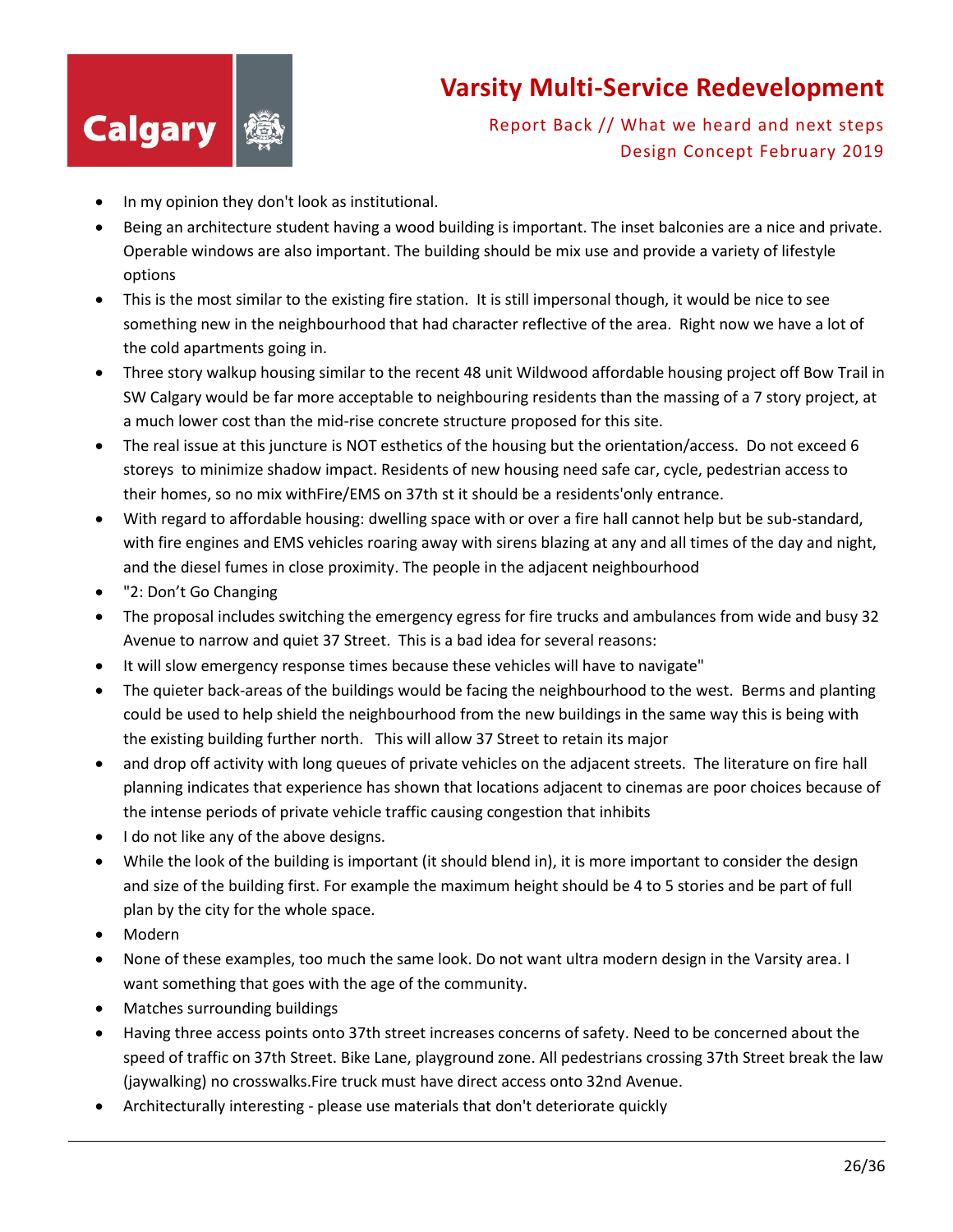

Report Back // What we heard and next steps Design Concept February 2019

- Bright and clean yet organic with the wood accents. Looks clean, modern yet approachable. It's design seems timeless. The others look too clinical and cold.
- Incorporate balconies: good for growing plants and encouraging birds for people that don't have yards

#### Fire Station – What aspects of the examples do you like? Why?

- Traditional materials and style is in keeping with adjacent neighbourhood(s)
- open and looks comfortable for fire fighter
- No preferences here, because the current plan requires the housing function and fire station function to be incorporated into the design and appearance of one building.
- Same as above.
- "Interesting material qualities and textures
- More balanced and mature architectural style
- Rhythmic quality from glazing and finish surfaces"
- Kids love seeing fire trucks and having glass as part of the structure allows kids walking buy to really enjoy it.
- 5 is nice too. bright, open as long as the design is efficient and works for the firefighters.
- nice looking and at least a bit of greenery.
- New vibe with some classic red brick really works well together
- I like these a
- Look nice and modern and approachable. Human scale.
- Fresh but not too extravagant. It is after all a fire station
- Seems to let a fair amount of light in to meeting spaces and the big numbers are kinda fun. I hate seriouslooking buildings and this concrete block fad though.
- This is an established older neighbourhood. Even the most modern condos that are being built two blocks to the west aren't remotely as modern as these options. It will stick out like a sore thumb. Not impressed.
- Transparent.
- #1, #3, #8 have too many windows which would be too reflective, especially in the summer. #2 and #9 look too industrial. #5 seems softer and more welcoming; the roof seems to counteract the windows.
- Like the looks
- modern looking
- "2 way exit
- Looks modern"
- Nice aesthetics
- Has a modern, glassy look, allowing light to travel through. Consider the needs of the FD though.
- Artistic styling but not exposing the outside to too much artificial light. We need to consider nocturnal animals, other housing into our building decisions.
- It doesn't look like a garage. The transparent glass is nice, particularly when lit.
- Like the wood. Gives warmth.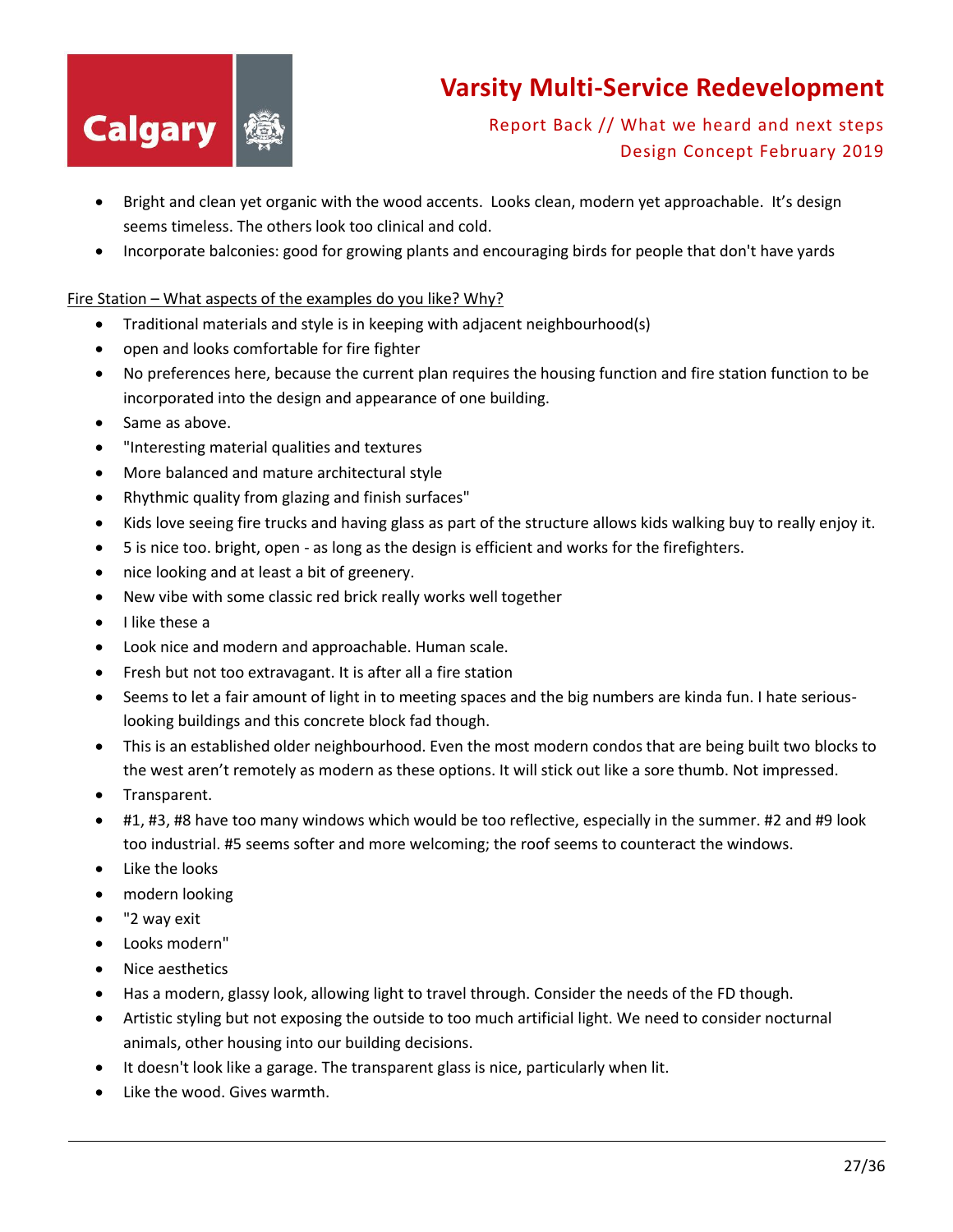

- Modern look
- Earthy color tones. Clean lines. 9 is nicest.
- needs to be more traditional to fit in.
- Again can we reflect and respect the integrity of the housing in the community. There has to be some relationship with the neighborhood -- not just building a metal box that looks cool.
- I like the lines.
- They look the most welcoming
- Fireball is clearly signed
- Looks slick and modern
- sleek, doesn't block sky or views, blends into the landscape. Single storey.
- I like the large glass garage doors so you can see the fire trucks
- Love the modern look.
- Not all glass . #7 more of a traditional look
- I think it would use less energy
- None
- Should be no mistake that it's a fire hall but use the space above it too
- 2 and 7 look very classic North American style, let us say "back to the roots" concept, while metal shapes of 9 provide element of grange that inspires futurism and hopes for the better modern world.
- Clean lines
- Something with articulation and varying materials / colours on the exterior. Not just a big block.
- Firehalls should look like traditional firehalls and not architectural wonders
- Wood design is important for a modern fire station. Large numbers are a great identifier. Black wood is a beautiful contrast. Concrete looks good too as a high thermal mass
- It blends best with the apartment style I liked best and is the most similar to what exists now.
- Seems to present less massing than the other designs displayed. This design would be acceptable if it is oriented in a north - south manner, with the bay doors facing south onto 32 Avenue, and situated as far east on the existing south site as possible - like the existing firestation.
- Most important issue now is not the esthetics of the building. It needs to meet the needs of FIRE/ EMS. After that, the building should be situated so that engines exit onto 32nd ave, as now. There should not be overlapping driveways access for the residents of the new housing and the fire/ems.
- are concerned about the increased nuisance arising with the proposed switch in egress. Imagine how much greater the concern would be if the switch was to a dwelling unit right at the fire hall! Don't the people using affordable housing deserve better than such sub-standard dwelling space?
- "an extra intersection and contend with increased access and egress traffic generated by other elements of the plan for the site;
- (b) It will increase the potential for these vehicles to be blocked because 37 Street is narrower than 32 Avenue, further impacting emergency response times; and"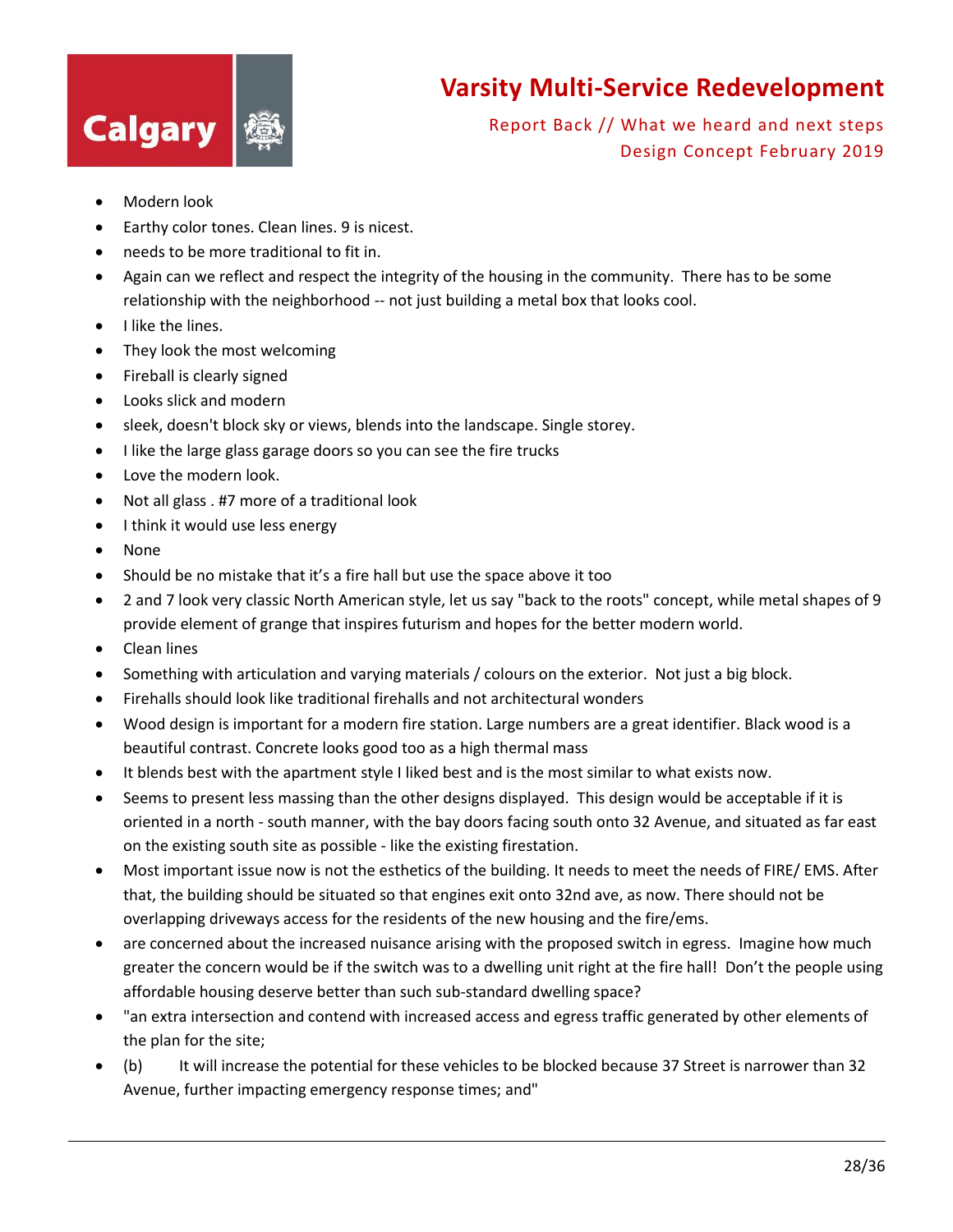

Report Back // What we heard and next steps Design Concept February 2019

- focus as a bikeway to and from the University of Calgary without adding other traffic and help in the development of a cycling and walking friendly intersection at 32 Avenue and 37 Street – consistent with the complete streets designation of 32 Avenue as an 'Urban Boulevard'.
- effective emergency egress. A day care would do the same. Suggesting putting a day care with a fire hall when starting 'from scratch' seems like looking for trouble. This was explained to City of Calgary staff during the previous round of open houses help about a year ago, but the City of Calgary
- "• I prefer the design of the 16th Avenue and 17 street NW Fire Hall. Brick and function to any of the designs provided on the website. Rationale: it is more consistent with the existing infrastructure and community design."
- While the look of the building is important (it should blend in), it is more important to consider access. It should come off 32 Ave. If concerns continue to be dismissed, then there must be a stop light at the corner, as way too many pedestrian near misses occur at the X-walk.
- None of these examples. I want a look that suits the 50 year community. This is all looks the same to me. I want something that resembles our beloved fire station No.17 that fit in with our community.
- Modern
- The building should be oriented so the apartment windows face N-S so they cannot look into existing housing. Total height cannot exceed 6 stories due to overshadowing.
- The red colour accent suggestes fire station. It is clean and easy to distinguish as a city building structure. It is clearly marked and designed uniquely to differentiate it from another buildings.
- Clear entranceways suggest a more personal and public, and less institutional space. #9 has clear functional space atop.

#### Project Design – What are the aspects of the design that you like and why?

- Not sure what this refers to
- I don't like the design at all because the scope doesn't include the existing fire station land that will become available for redevelopment. Opportunities for better land use and design are likely being missed. Enlarging and separating the housing and fire station buildings might be preferable.
- I like that it incorporates affordable housing.
- "Building orientation and organization of functions
- Setback and green space"
- I really like the idea of having affordable housing attached to the station. Is this project included with the Vecova redevelopment? If not, maybe incorporating the two together would be a good idea and save costs as well.
- It fits in with all the new University District development. Done properly, it would bring in long-term residents... not just rental units - there are lots of those already.
- multi-service design.
- not overpowering, blends in
- Modern look fits with the advancement in the new housing down the road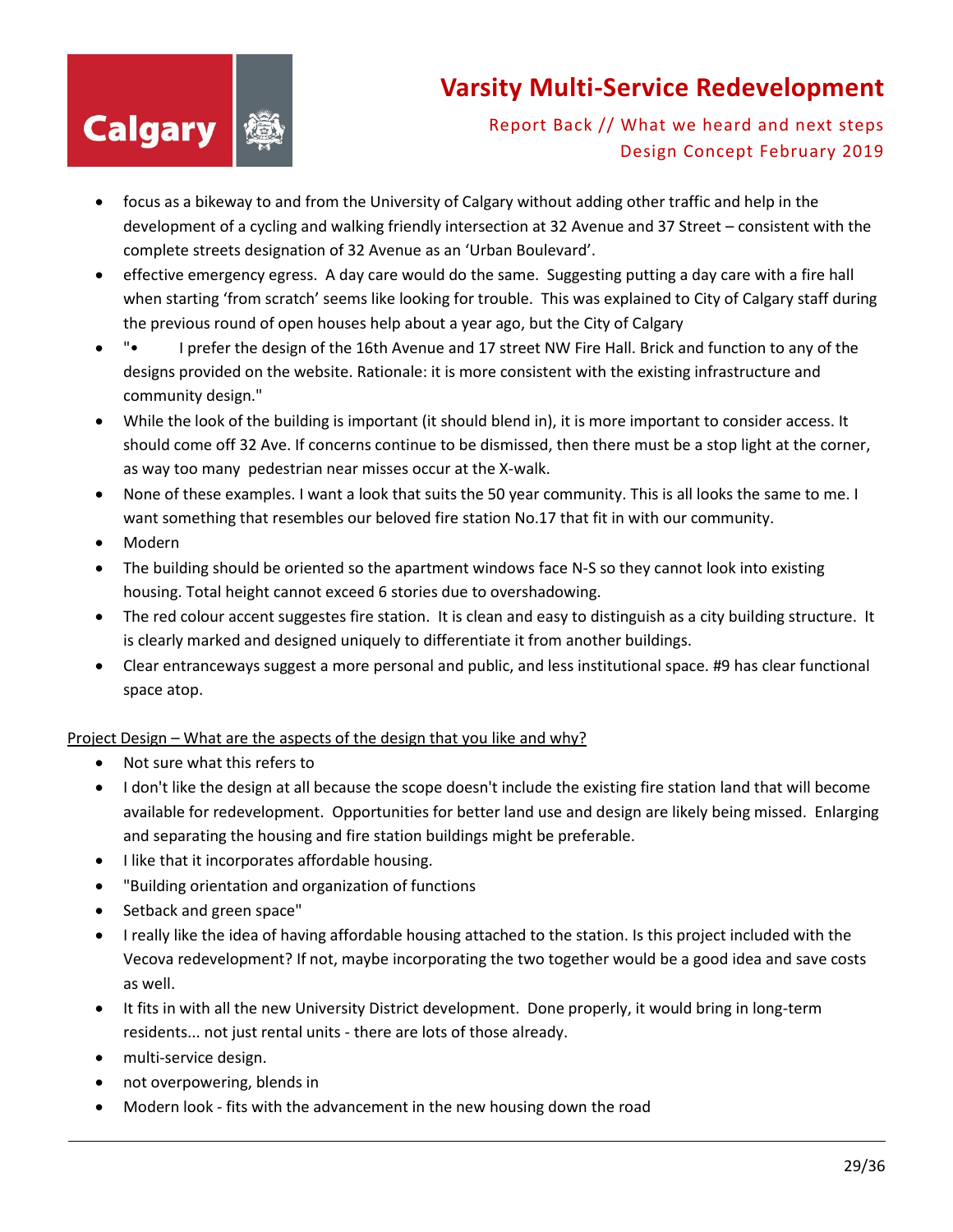

- "Looks modern. I like that there doesn't seem to be much landscape (low maintenance) but would like to see some dwarf fruit trees or fruit bushes that are native to the region and thus require little water or upkeep
- This is also a new comment from the last time I filled in this survey."
- A modern and inviting building, gathering space, and play space would be great at this site.
- Human scale. I like minimal (or no) parking because most people are walking in the area, and it will have a better transit eventually.
- Hard to know what the design really looks like but I like the idea of outdoor space for seating
- That the hard working fire-people will get an updated facility that they deserve.
- I just like that something is being done with the space to increase its potential for mixed use.
- I like a mixture of residential, greenspace and business(firehall). It makes the area more balanced.
- public outdoor area
- clean lines uncluttered
- Community friendly and sustainable
- Again ones that have a bold color of interesting angles maker it more of an at piece and easily recognizable.
- I haven't seen a design, yet.
- I don't like the concept of mixed use for a fire station.
- More community space.
- Building is far too tall. We were told it would be 4-6 storeys, not 7 storeys. There are no aspects I like.
- I am positive about the inclusion of affordable housing as this is a good community for families. I hope the design is reflective of the surrounding residential. I would recommend a rent to own option for this development to give families stability in a good area.
- Seems the least intrusive
- I love that it is providing much needed low income housing plus improved first responder service to our community
- modern,simplistic,comfortable and functional
- I am glad the firehouse is getting an upgrade. The firemen have an important job and deserve a solid building
- That is the fire station that responded to the death of my friend after a pedestrian accident on that street in 2003. I love the designs that show light and life. It reminds me more of my friend's life than his death.
- None
- Multi use
- Great idea for housing! Close to Research park which needs to have certain aspects stopped/cleaned up
- Energy efficiency and contrasting colours. Maximize the southern exposure and street presence of the station.
- I like the idea of the community area because it will draw people together and allow those in the apartments to have a space outside to congregate
- I like that the designers are looking at reasonably sized (no more than 4 stories in height) buildings and preserved green space.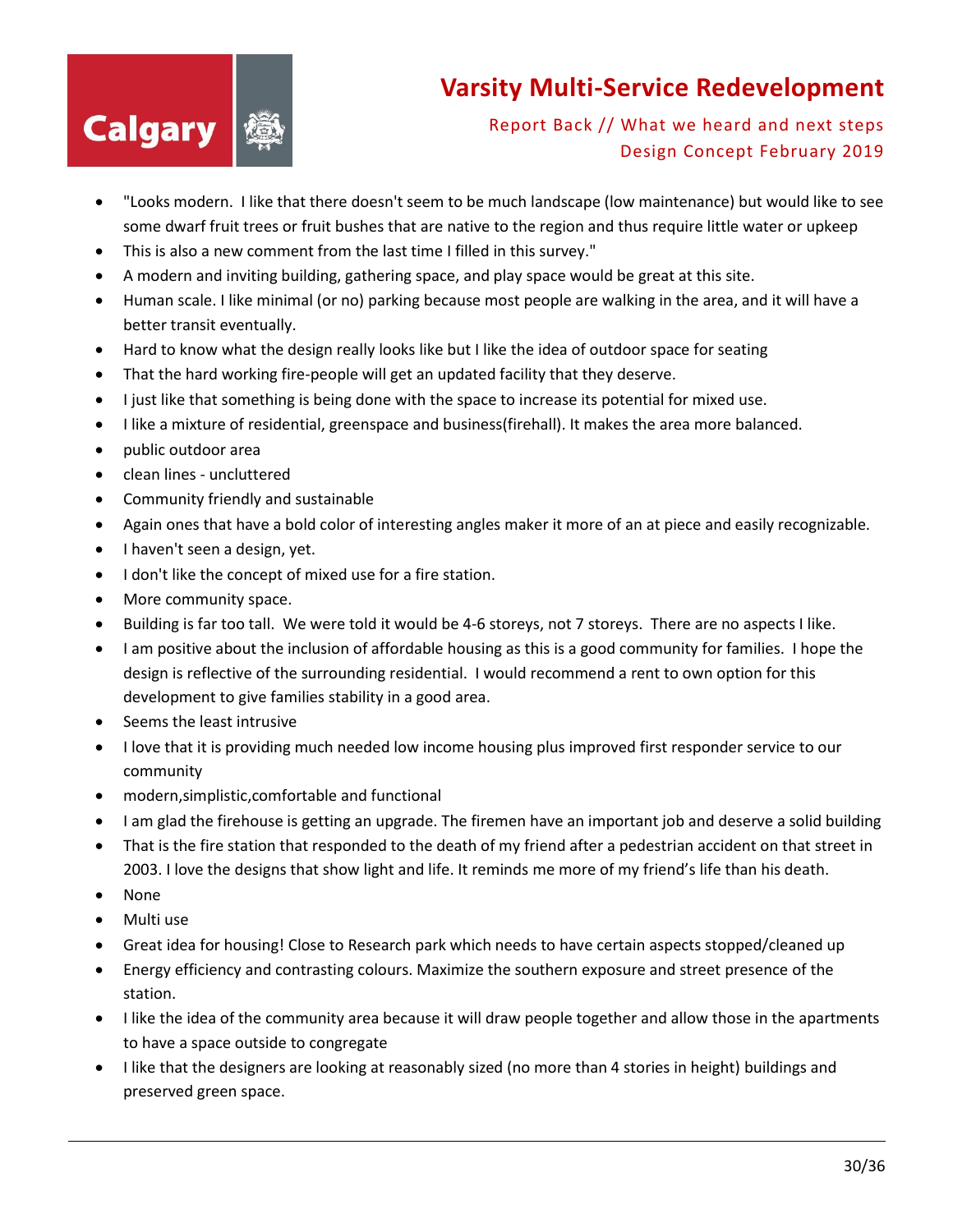

#### Report Back // What we heard and next steps Design Concept February 2019

- 7 stories is far too high and permits overshadowing and viewing directly into homes and yards on the west side of 37 Street. The housing should be situated such that the windows face north and south, not west and east. Having 2 major access points onto 37 Street increases safety concerns.
- I agree that a traffic light must be put in at the intersection of 32nd ave and 37th st. However, a sidewalk must be built on the NORTH side of 32ave between 37th st and Shaganappi Trail. A dangerous dirt track on a steep slope is there at present. CONSULT The Advisory Com on Accessibility, I will.
- I'm disappointed the City of Calgary is contemplating that sort of treatment of these people. Create nice dwelling space for them – don't create something sub-standard, especially when starting 'from scratch'.
- "(c) The sirens and lights from emergency vehicles would be much closer to certain households backing onto 37 Street – intrusively blaring and shining right into some homes – whereas exiting onto 32 Avenue avoids this entirely.
- There seems to be no good reasons for switching the emergency egress"
- If the City of Calgary does not do these things and ends up developing something that irresponsibly and unnecessarily intrudes on the neighbourhood in any way that is worse than with the other building further north – then the City will have failed its citizens, and lost the moral high-ground to
- "staff have kept the day care in their proposal. Day cares are great, and we need them in Calgary. But we should not put them together with incompatible activities – not when we don't have to – its just not good planning.
- With regard to affordable housing: dwelling space with or over a fire hall"
- I have submitted written comments separately.
- I like the fact that the city is making attainable housing a focus
- Not pleased with anything so far.
- Fire station should not have to be torn down after 46 years. This is an unacceptable use of taxpayer money. A building of that type should last for 100 years according to structural engineers. So the city has either mismanaged the building or is being false to taxpayers about the life of the station
- The site should be developed comprehensively not split into two parcels. Trade existing forestation site to landowner to east to allow for 36th street to be the main access to the development.
- Overall I'm confident the design will be a good one. Much more concerned about the extra traffic on 37th Street - I don't think it has been properly addressed.
- Both buildings share design similarities to buildings nearby such as university of Calgary engineering building and university district condos.
- I think you school should model the fire hall to include old style fire hall with modern design, the design should let folks know it is a fire hall not a commercial building, give it fire hall character so the community can be proud of the design. Use brick and metal, old style fire house design.

#### What Improvements would you like us to consider?

- Did not see an 'actual design' online, so hard to suggest improvements
- Safe and attractive to community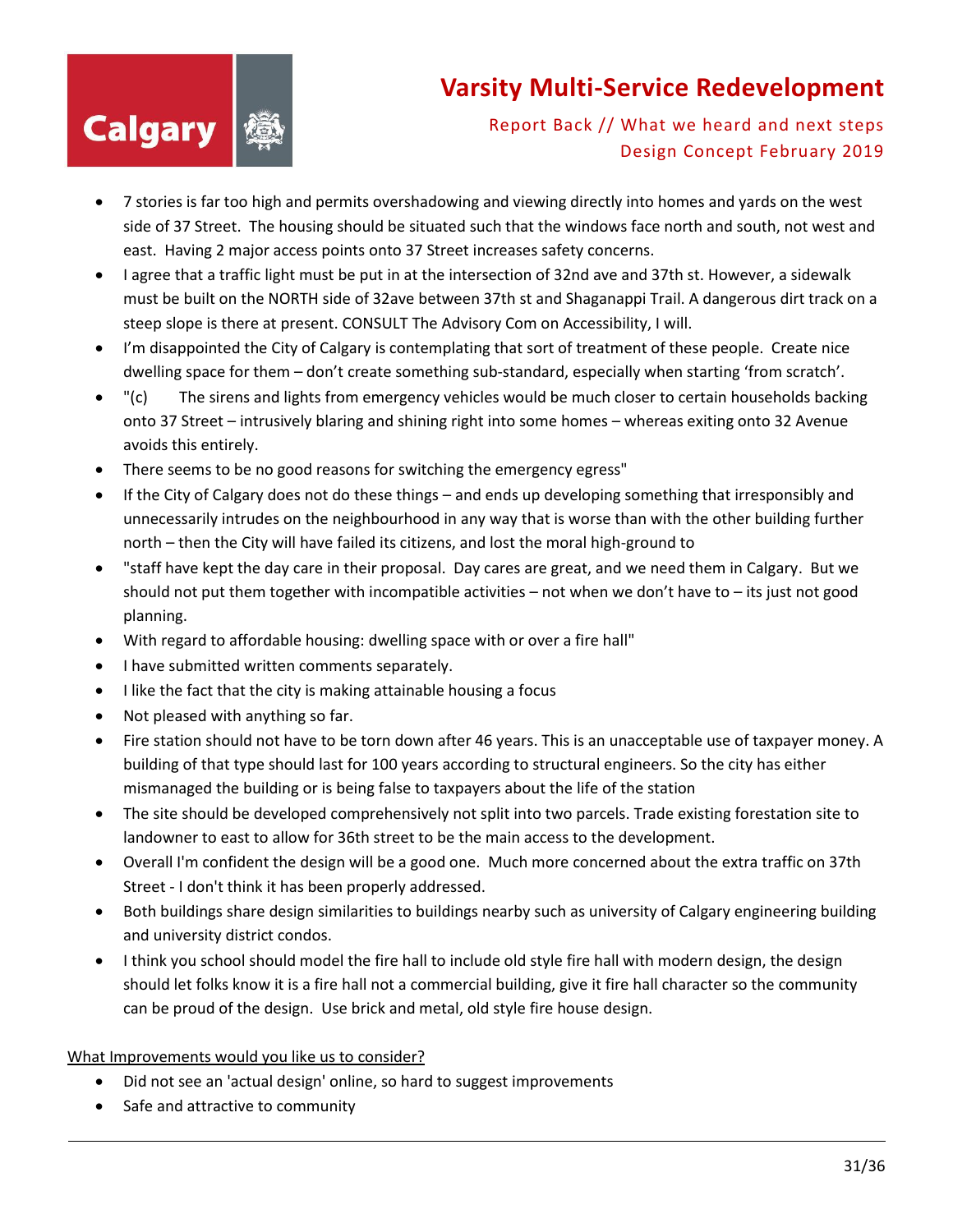

- I was very disappointed to learn that there is now no definite plan for redevelopment of the existing fire station land. The scope of the current project should include that space. I think design work should be stopped now, and that a plan should be developed for the complete parcel of land.
- Silent warning lights for pedestrians and cyclists.
- How will this development connect and be integrated with the redevelopment of current firehall site to the south?
- I think the city should do more with the area to attract families because Brentwood commons, Co-op & Northland are all private develops that won't encourage families into the area. The Brentwood Community associated also is not development friendly so we need the city to help to attract families.
- 32nd avenue traffic. This is an important road. With all the new development it is just going to get busier. Ensure that bus stops are off to the side, walkways and bike paths are built (Get the bicycles OFF the road) Traffic light controls are implemented and maybe an overhead bridge/walkway.
- Improved hazardous waste donation area please. Thank you.
- Has a traffic study been performed on 37 St. NW. 90% of the traffic is not from the community. This street is used as a short cut for University and Hospital students/staff. Average speed through playground is 60 km/hr. Even the fire trucks speed through the zone on their way back to station.
- Stone or brick arches
- Please ensure adequate underground parking and then some.
- Making these stations multipurpose and extra beneficial for the community besides just emergency services.
- Smaller bays for trucks. All trucks should be smaller than current designs so we can stop designing wide streets that kill people.
- Varsity residents do not want low income housing in this area. We have repetitively stated that low income housing does not make sense in this area. There is no grocery store or basic services anywhere near this area.
- Why are you adding housing here? I'd rather keep this location as just a fire station than any housing . There is a lovey park a block north of this location, no reason to add more.
- Keep in mind safety- not a lot of places for a pervert to hide. Since it's near the university I can almost imagine the issues. Seating shouldn't promote people to sleep in them to deter homeless/students who will just sleep there as they do on campus for hours. Or maybe have some sleep friendly?
- I know that my voice won't be heard. This project will unfortunately probably go through. The people that live on the road to the west are the most affected. Their opinion matters. Their opinions are being steamrolled. It's sad to see this from the people that "represent" the people..
- What small businesses could set up shop there? A grocery? A coffee shop?
- Make sure there are lots of trees to provide shade. Make sure the access to the station and waste drop off is convenient from all directions. Make sure there is enough unrestricted parking if someone wanted to come and spend time in the green space/playground.
- "1. Either a stop sign or pedestrian light on Varal road/37 street to ensure safety from increased traffic. because a number of kids and pedestrians walk to School Buses and Brentwood station.
- 2.Grow more trees than you cut."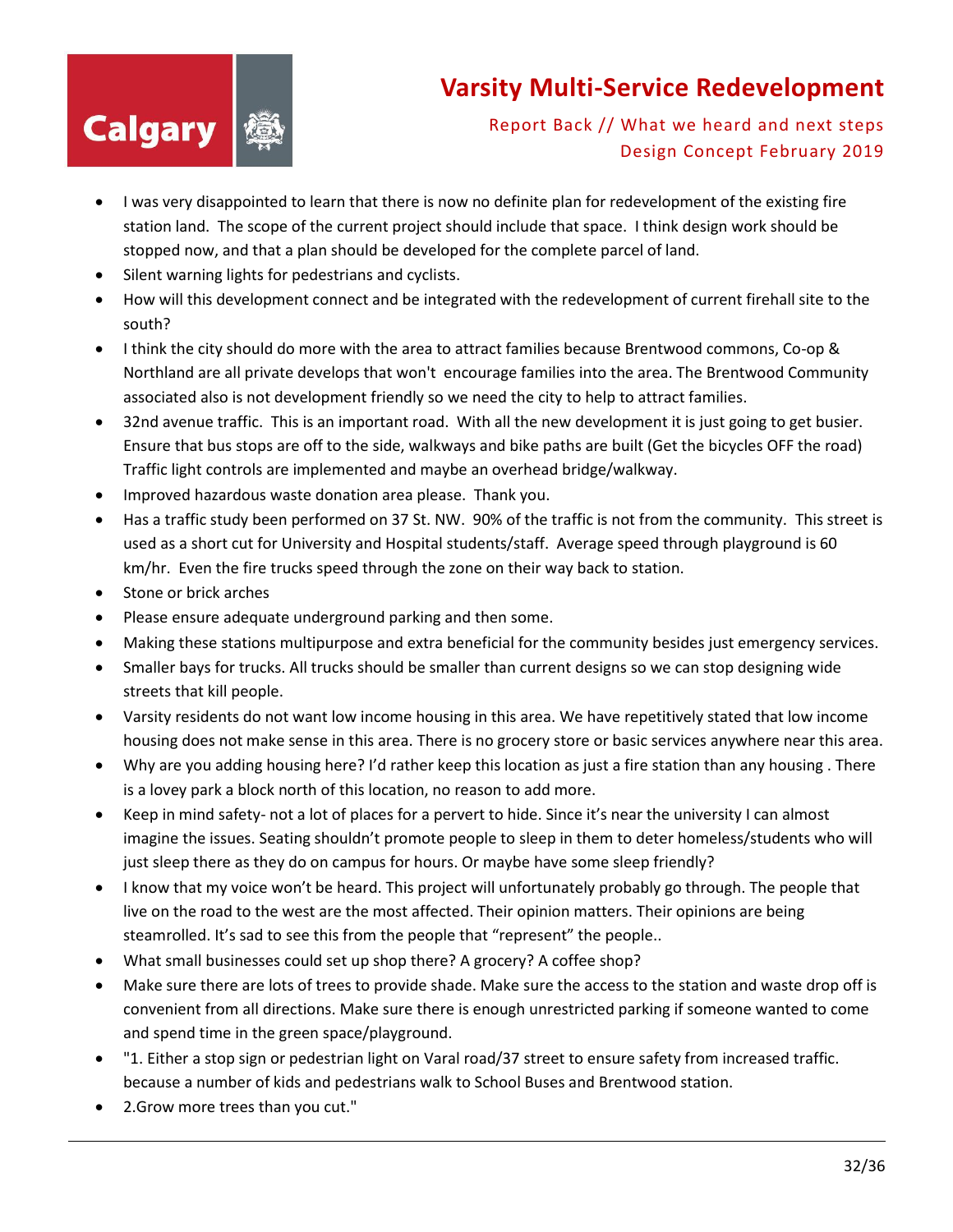

- Make sure the fire hall does not face 37th. Also to insure privacy of Varsities Houses have all apartments facing either Douth or North
- More playgrounds and trees
- More greenery so long as it doesn't interfere with the station's function. Both passive and active solar energy as part of the infrastructure.
- Increase green space
- Community garden?
- Ask me after you share the design.
- I would like to keep the old fire hall and just fix it up. It'd be cheaper and a better use of taxpayer dollars. It's a fire station, not a public art work. Only 46 years and needs to be replaced? I don't think that's right.
- No balconies on the housing project. Don't want it looking junky next to homes of the price point that are right across the steeet.
- "Develop as one parcel; access for emergency vehicles on 32 Avenue only; no taller than 6 storeys.
- It is clear the things that were most important to the community have been completely ignored."
- Fire access should be on 32 Ave only. Orient the building with windows facing North and South, not East and West. The COC is not listening to residents. A traffic study was not done on 37 ST, only 32 Ave. This whole thing has been rammed through, with only the appearance of consultation.
- Scale is important here -7 stories? This changes the community dynamic potentially negatively impacting residential property values. Let's have some real community spaces not just a patch of grass with benches/rooms for building tenants/city workers to use. How about a controlled intersec at 37/32 S
- In creating housing reserve some that pensioners regular pensioners can afford
- My kids would like another duck pond ;)
- Splash park space
- "I want to see something cost-effective, safe & comfortable for residents. If it needs to be 7 stories high, so be it.
- South facing windows can make an apartment uncomfortable year round.
- The people on 37th purchased across from industrial/firehall/uni. Not a park. Redevelopment shouldn't upset"
- A space for training, classes for CPR, perhaps integration with the University of Calgary so students in Nursing and Medicine can visit a fireball to see what it's like on the other side
- A fountain
- none
- "Fire station should continue to exit onto 32nd
- Housing should only be 2 story maximum
- Day care is not suitable for site
- Significantly lower housing due to increase of traffic"
- Social housing is a huge benefit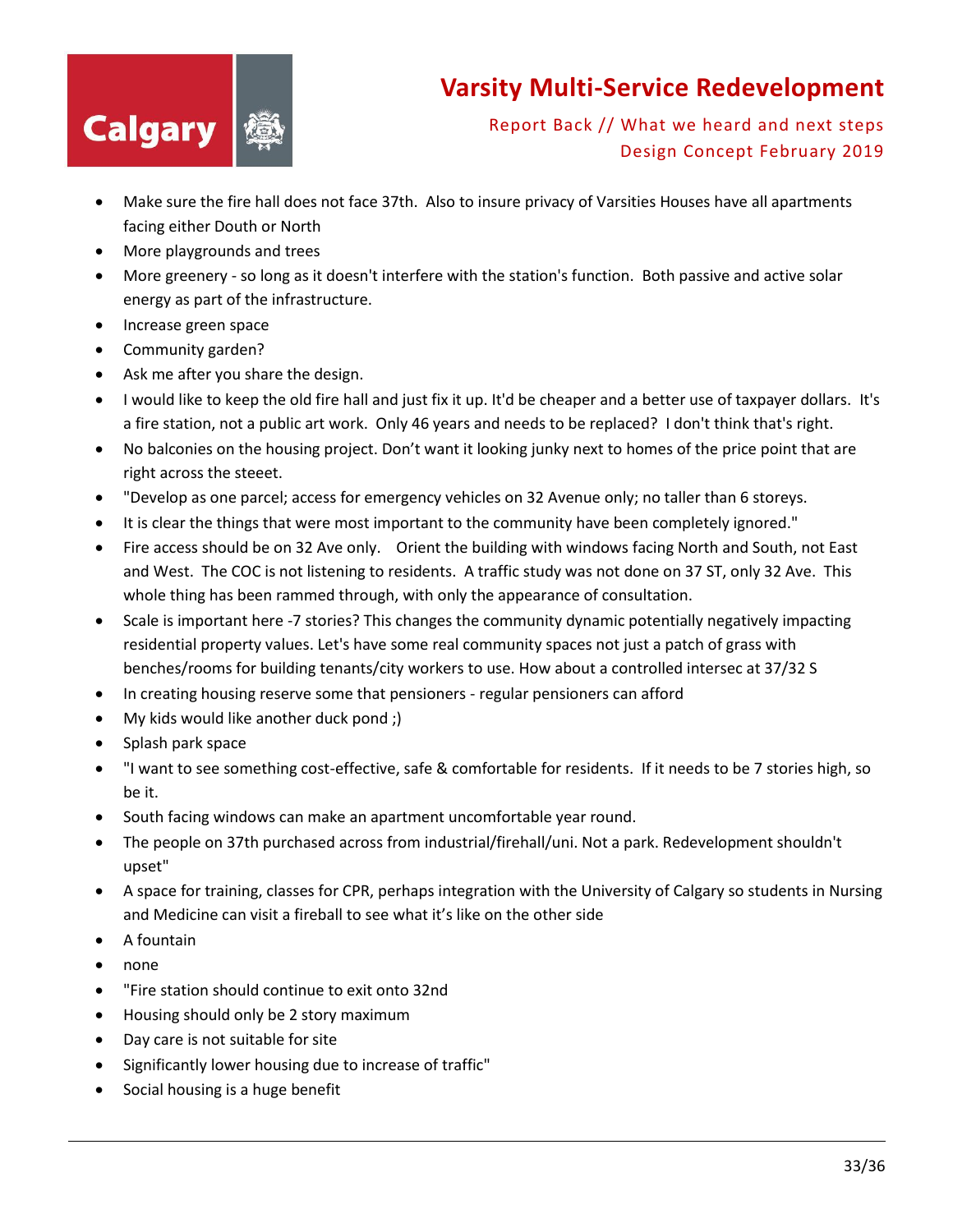

- More glass-n-metal with probably some well-implemented classy brick design.
- What about employment or any other stuff that people would like to do and enjoy
- A childcare / daycare facillity would be good to have here considering its close proximaty to the university and market mall.
- "Consider passive house design
- LEED is a waste of money for the certification. The green space should be integrated with the building while not interfering with the services duties."
- Perhaps in the greenspace there could be an area for a community garden. This would be beneficial in a number of ways, including benefiting the residents.
- "I am concerned about the fire trucks turning on to 37th as it is a small street I think it would put the cyclists and pedestrians at risk.
- I'm concerned, as a speech-language pathologist, that putting a daycare by a firehall puts young children at risk for permanent damage to their hearing."
- The entire 4 acre site should be developed comprehensively, not piecemeal by splitting it into 2 parcels. It is absolutely critical that exiting fire trucks and EMS vehicles be maintained onto 32 Ave to minimize a dramatic increase in diesel truck and siren noise and lights projecting west on 37 St.
- "Fire and EMS vehicles must not have their major access/egress changed from 32nd Ave to 37th St. This will endanger pedestrians and cyclists on 37th St. & negatively impact homes backing on 37th. Daycare is not an acceptable on this site. Senior ctr maybe.
- Develop site as ONE not 2 parcels."
- Fire engines and EMS changing their access from 32nd ave. to 37th st. is a ridiculous and terrible idea. 37th st. is busy enough with residential units' driveways facing onto it and a bike lane. 32nd avenue is designed for higher traffic and is far better suited for fire engines and EMS to use.
- I have prepared an entire letter more than 300 characters I am afraid. I will post it in these little boxes one after another. I refuse to be constrained from providing my opinion in the way I see fit by the design of these little boxes. PROVIDE A PLACE TO SUBMIT A NORMAL LETTER!!!
- from 32 Avenue to 37 Avenue that would compensate for these very large negative impacts. Ease of construction for the new fire hall is not a good reason – the entire parcel is large enough that the new emergency egress can easily be installed on 32 Avenue without impacting the current egress.
- these other office developers. Not only will they have lost their credibility as planners and developers who act responsibly with sensitivity to the conditions of their citizens, they will also have lost their social authority to require other commercial developers to act responsibly as well. The
- cannot help but be sub-standard, with fire engines and EMS vehicles roaring away with sirens blazing at any and all times of the day and night, and the diesel fumes in close proximity. The people in the adjacent neighbourhood are concerned about the increased nuisance arising with the proposed
- Access for both Emergency Vehicles and Residential focused on 32 Avenue and new access off 36 Street note 37 Street. 37 Street should be left as is with the complexity of bike, pedestrian and vehicle traffic.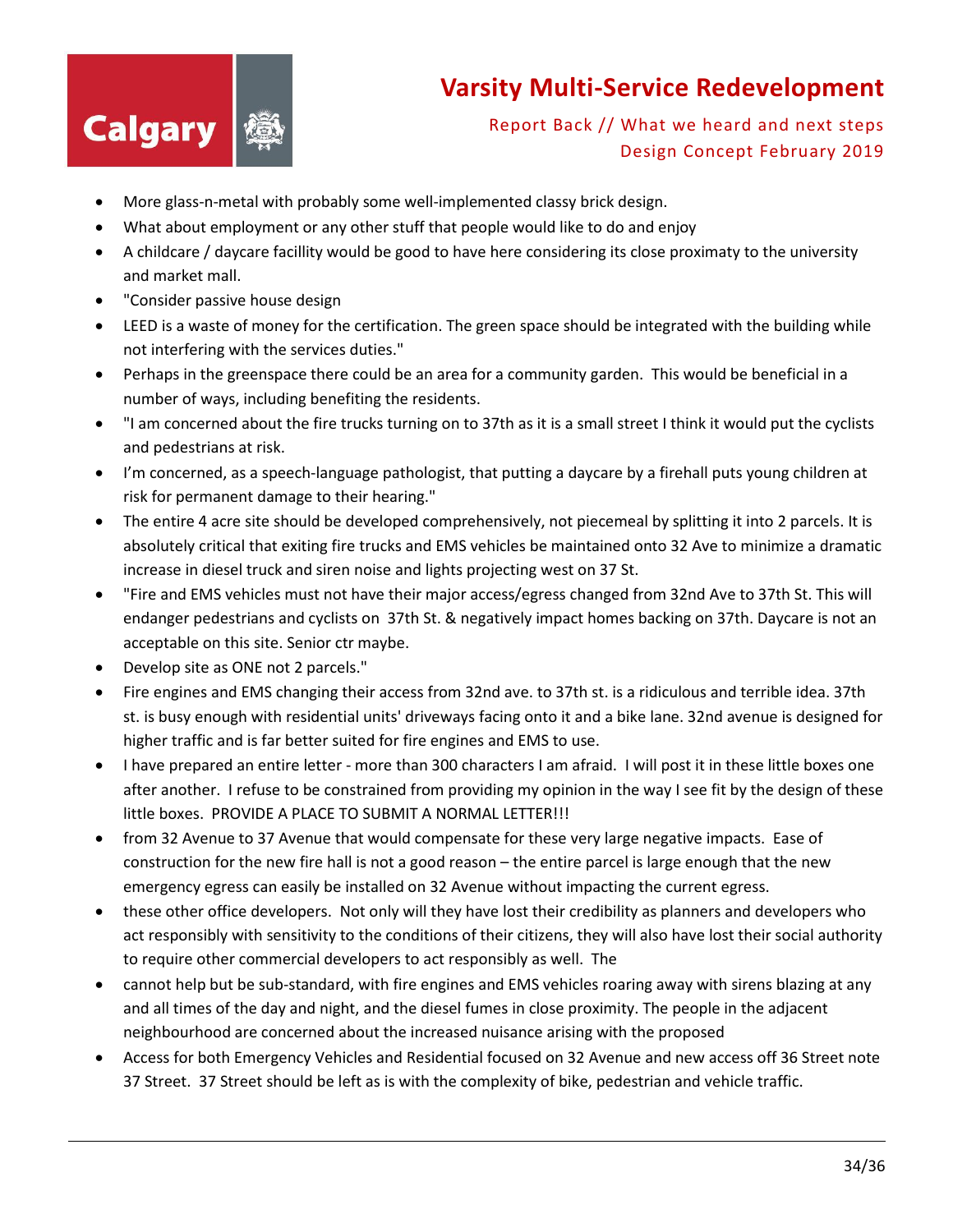

Report Back // What we heard and next steps Design Concept February 2019

- I believe while well intended, the summary does not adequately reflect the degree and span of issues raised by the community in the various forums. For example concerns about: splitting the land parcel/knowing what phase 2 could look like, building size, and potential use (beyond FStn & housing)
- I want some consideration for the residents of this community. There has been deep worry and concern for the traffic on 37 st. n.w. Coming out of Varal Road may become a headache with the unknown height of the proposal of this multi-service fire station. I do not want a problem to merg. out on 37 .
- Spread building over entire site, 2) fire truck exit should be maintained on 32 Avenue, 3) the height of building cannot exceed 6 storeys or shadows will severely affect neighbourhood, 4) building should be oriented so that most of the apartment windows face north and south, not east and west.
- open 36th street and have all site access come from there.
- Community garden
- Have solar included in design but keep an old style fire hall vibe, provide firefighters with a facility that they will be proud to work in and look after, not just another modern commercial style building, give it character like original fire hall 1 in downtown Calgary.

#### Emails Received

- We are out of town so are unable to attend the meeting tonight. I did attend the open house on Saturday and left quite a few comments. This is so frustrating and I just think the city is not listening to us at all. I hope the committee will discuss and put forward our ideas and let them know how displeased we are with the plans and the process. They said there was a traffic study done but <redacted due to personally identifying comment> and I never saw any evidence of a study. They say there will be no impact to the traffic, but I always know when the university is back in session after the summer because of the increased traffic and noise. Likewise for all the school holidays. Also, when there's a crash on Crowchild, I know about it because of the increased noise and traffic from diverted traffic. Who are they kidding? I believe that the city's traffic engineer has no idea of the current traffic density on 37th Street and what appears to be a simplified desktop traffic analysis has totally understated the future peak traffic volumes on 37th Street. In addition, the firehall/affordable housing structure is going to be 7 stories high? <Redacted due to personally identifying comment> I will not feel comfortable nor secure with my grandchildren <redacted due to personally identifying comment>. No privacy and no security. Property values will fall despite what Ward Sutherland tells us. Thank you for keeping everyone in the loop. I hope some sense can come from these meetings, however being the city, I know the people planning this development are not accountable for the impacts and have no authority to mitigate the damages that this project will incur. All they are doing is going through the motions of a consultation process so they can tick off that box on the re-zoning development permitting process. You have my permission to disclose this letter to the committee and the city's developers.
- I have numerous concerns related to this Varsity Firehall redevelopment proposal:
- The site should be developed comprehensively and not split into 2 parcels.